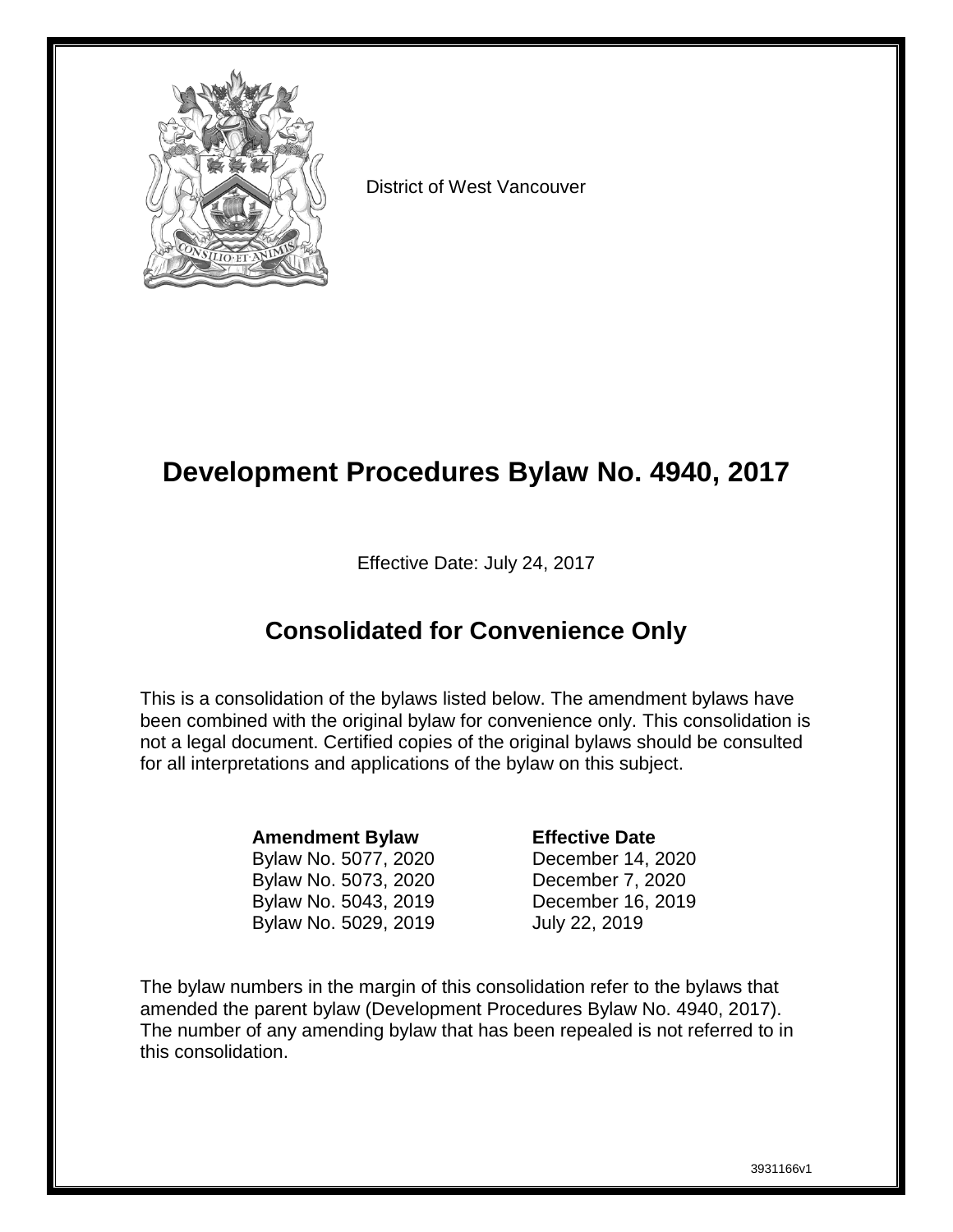# Development Procedures Bylaw No. 4940, 2017

# **Table of Contents**

| Part 1 |                                                             |  |  |  |
|--------|-------------------------------------------------------------|--|--|--|
| Part 2 |                                                             |  |  |  |
| Part 3 |                                                             |  |  |  |
| Part 4 |                                                             |  |  |  |
| Part 5 |                                                             |  |  |  |
| Part 6 |                                                             |  |  |  |
| Part 7 |                                                             |  |  |  |
| Part 8 |                                                             |  |  |  |
| Part 9 |                                                             |  |  |  |
|        |                                                             |  |  |  |
|        |                                                             |  |  |  |
|        |                                                             |  |  |  |
|        |                                                             |  |  |  |
|        |                                                             |  |  |  |
|        |                                                             |  |  |  |
|        |                                                             |  |  |  |
|        |                                                             |  |  |  |
|        |                                                             |  |  |  |
|        |                                                             |  |  |  |
|        |                                                             |  |  |  |
|        |                                                             |  |  |  |
|        |                                                             |  |  |  |
|        |                                                             |  |  |  |
|        |                                                             |  |  |  |
|        | Schedule C – Streamside Protection and Enhancement Areas 23 |  |  |  |
|        |                                                             |  |  |  |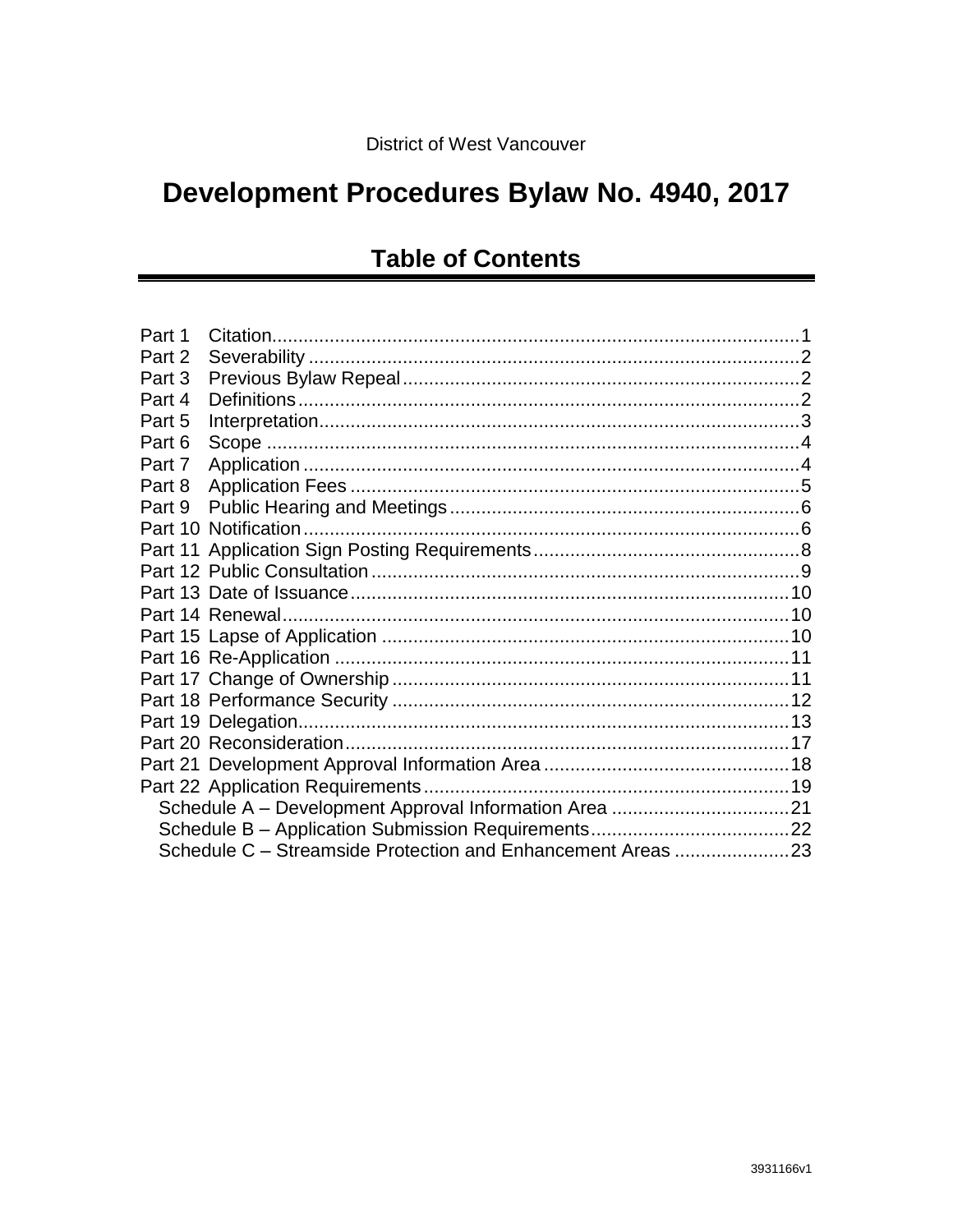District of West Vancouver

### **Development Procedures Bylaw No. 4940, 2017**

A bylaw to define procedures under which an owner of land may apply for an amendment to the Official Community Plan Bylaw, Zoning Bylaw or Land Use Contract, for the entry into a Heritage Revitalization Agreement, for the issuance of permits under Part 14 or Section 617 of the *Local Government Act*, to impose application fees, to specify notification distances, and to delegate Council's authority to make decisions in certain circumstances.

Previous amendments: *Amendment Bylaws 5029, 5043, 5073, and 5077.*

WHEREAS a local government that has adopted an official community plan or a zoning bylaw must, by bylaw, define procedures under which an owner of land may apply for an amendment to the plan or bylaw or for a permit under Part 14 or Section 617 of the *Local Government Act*;

AND WHEREAS the Council of The Corporation of the District of West Vancouver has adopted an Official Community Plan Bylaw and Zoning Bylaw;

AND WHEREAS a local government may, by bylaw, impose application fees for an application to initiate changes to an official community plan or zoning bylaw, the issuance of a permit under Part 14 or Section 617 of the *Local Government Act*, or an amendment to a Land Use Contract or a Heritage Revitalization Agreement;

AND WHEREAS a local government may, by bylaw, specify a distance from affected land for the purpose of notifying owners and occupants of proposed bylaw amendments and permits;

AND WHEREAS the Council may, by bylaw, delegate its powers, duties and functions to an officer or employee of the municipality;

<span id="page-2-0"></span>NOW THEREFORE, the Council of The Corporation of the District of West Vancouver, in open meeting assembled, enacts as follows:

### **Part 1 Citation**

1.1 This bylaw may be cited as "Development Procedures Bylaw No. 4940, 2017".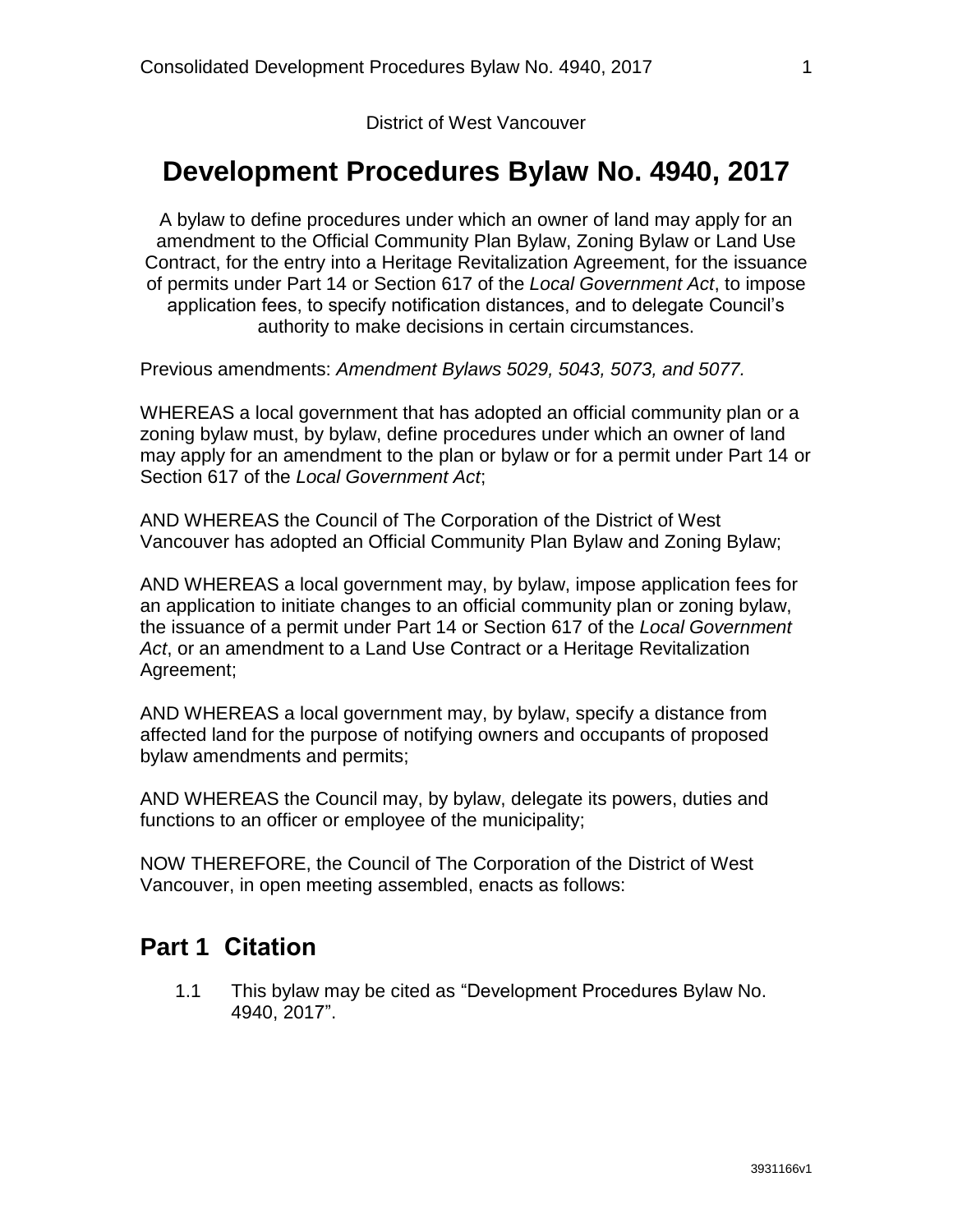### <span id="page-3-0"></span>**Part 2 Severability**

2.1 If a portion of this bylaw is held invalid by a Court of competent jurisdiction, then the invalid portion must be severed and the remainder of this bylaw is deemed to have been adopted without the severed section, subsection, paragraph, subparagraph, clause or phrase.

### <span id="page-3-1"></span>**Part 3 Previous Bylaw Repeal**

3.1 Development Procedures Bylaw No. 3984, 1996, as amended, is hereby repealed.

### <span id="page-3-2"></span>**Part 4 Definitions**

4.1 In this bylaw:

"Development Permit" or "DP" means a permit authorized by section 490 of the *Local Government Act*;

"Development Variance Permit" or "DVP" means a permit authorized by section 489 of the *Local Government Act*;

"Director" means the Director of Planning and Development Services for the District;

"District" means the District of West Vancouver;

"DRC" means the District's Design Review Committee;

"Fees and Charges Bylaw" means the District's "Fees and Charges Bylaw No. 4848, 2015";

"Heritage Application" means an application for a Heritage Revitalization Agreement or Heritage Designation;

"Heritage Alteration Permit" or "HAP" means a permit authorized by section 617 of the *Local Government Act*;

"Heritage Revitalization Agreement" or "HRA" means an agreement authorized by section 610 of the *Local Government Act*;

"Heritage Designation" means a designation pursuant to section 611 of the *Local Government Act*;

"Land Use Contract" or "LUC" means a land use contract as defined in section 1 of the Schedule to the *Local Government Act*;

"Major Development Permit" means a development permit for:

 Multiple Family Areas BF-B4, BF-B7, BF-B8, BF-B9, BF-B10, BF-B12, BFB-13 and BF-B14;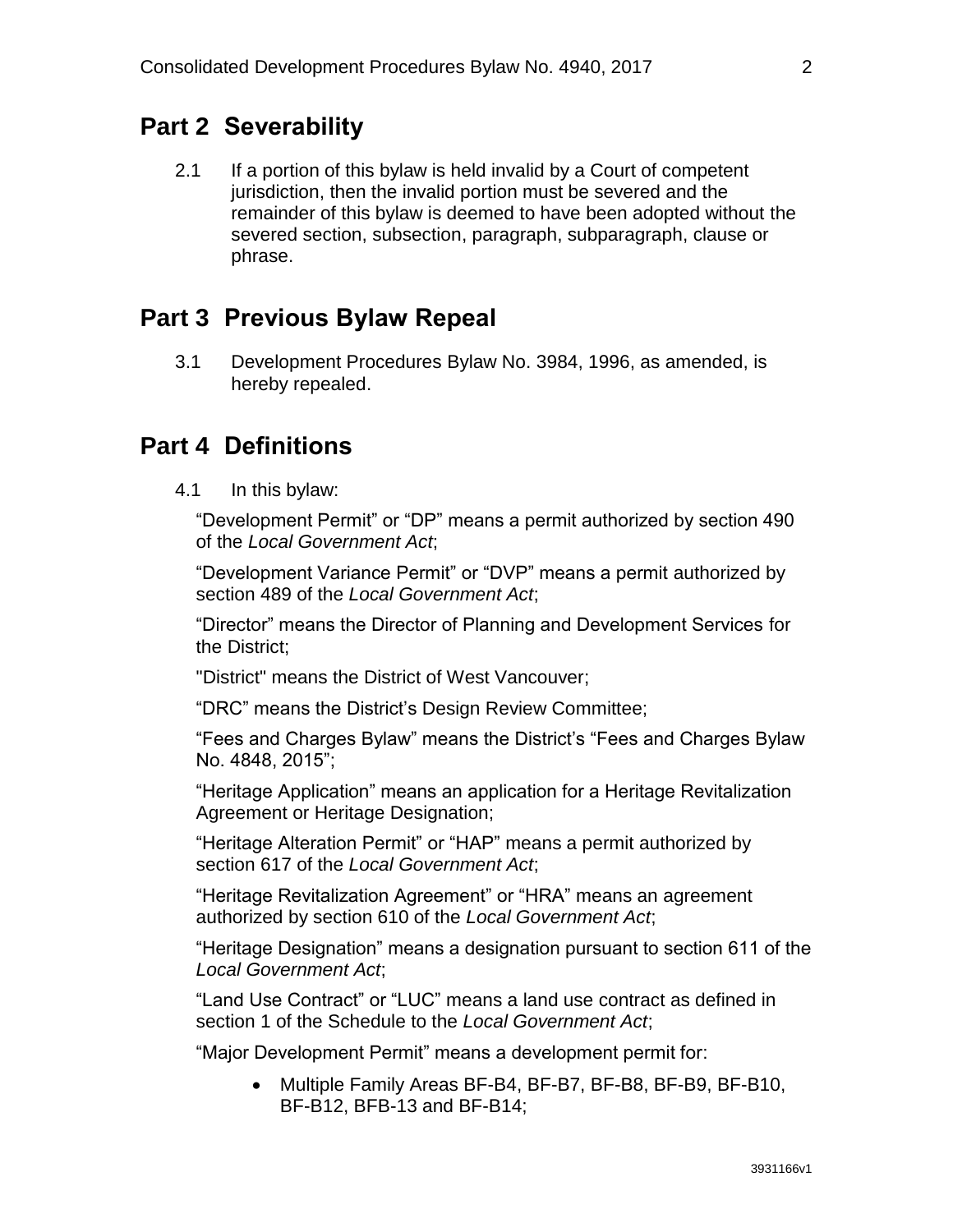- Commercial Areas BF-C3, BF-C5, BF-C6, BF-C8, BF-C9 and BF-C10;
- New Neighbourhood Areas BF-D1 and BF-D4;
- Sites with Difficult Terrain NE6 where as part of the development four or more lots are or will be created; and
- Upper Lands UL 8 and UL 9;
- Sites designated as a Development Permit Area as part of a Local Area Plan; and
- Any other site within a Development Permit Area excluding Minor Development Permits,

all as identified in the Official Community Plan;

"Minor Development Permit" means a development permit for:

- Duplex Areas BF-B11;
- Detached Secondary Suite (Coach House) BF-B3.1;
- Natural Environment Areas NE 5 and NE13; and
- Sites with Difficult Terrain NE6 where as part of the development three or fewer lots are or will be created;

all as identified in the Official Community Plan;

"Official Community Plan" or "OCP" means the District's "Official Community Plan Bylaw No. 4360, 2004";

"Permit Application" means an application for a Development Permit, Development Variance Permit, Temporary Use Permit, or a Heritage Alteration Permit;

"Temporary Use Permit" means a permit authorized under section 493 of the *Local Government Act*;

"Sign Bylaw" means the District's "Sign Bylaw No. 4499, 2007";

"Strata Conversion" means conversion of a previously occupied building to strata lots under section 242 of the *Strata Property Act*; and

"Zoning Bylaw" means the District's "Zoning Bylaw No. 4662, 2010".

### <span id="page-4-0"></span>**Part 5 Interpretation**

<span id="page-4-1"></span>5.1 A reference in this bylaw to any enactment of British Columbia is a reference to the enactment as amended, revised, consolidated or replaced from time to time, and a reference to any bylaw of the Corporation of the District of West Vancouver is a reference to the bylaw as amended, revised, consolidated or replaced from time to time.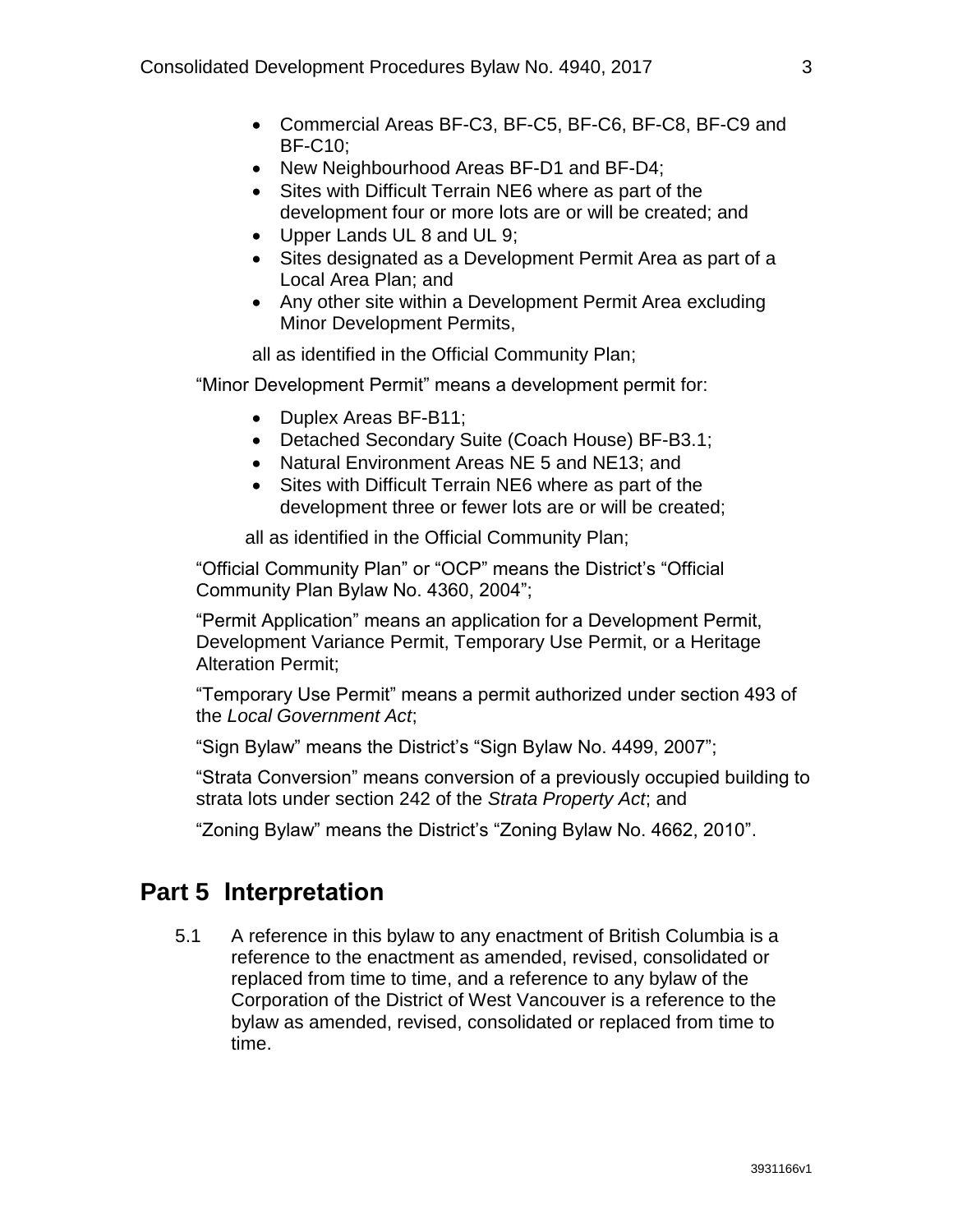# **Part 6 Scope**

- 6.1 This bylaw establishes procedures in relation to an application for:
	- 6.1.1 an amendment to the Official Community Plan;
	- 6.1.2 an amendment to the Zoning Bylaw;
	- 6.1.3 a Development Permit;
	- 6.1.4 a Development Variance Permit;
	- 6.1.5 a Temporary Use Permit;
	- 6.1.6 a Heritage Alteration Permit;
	- 6.1.7 an exemption to a Heritage Alteration Permit;
	- 6.1.8 a Heritage Revitalization Agreement;
	- 6.1.9 a Heritage Designation;
	- 6.1.10 discharge of, or an amendment to, a Land Use Contract; and
	- 6.1.11 a Strata Conversion.

### <span id="page-5-0"></span>**Part 7 Application**

#### 7.1 **At Application**

- 7.1.1 The Director is authorized to establish and revise the application form for any application to be used from time to time pursuant to this Bylaw.
- 7.1.2 All applications shall be submitted in the prescribed form to the Director and shall be accompanied by:
	- (a) all of the information and supporting documents specified in the application form;
	- (b) the fees and deposit as set out in the Fees and Charges Bylaw; and
	- (c) where the applicant is not the registered owner of the land to which the application relates, written authorization from owner or agent authorized by the owner.

#### 7.2 **Receipt of Applications**

7.2.1 If a person submits a complete application to the Director, the Director shall process the application.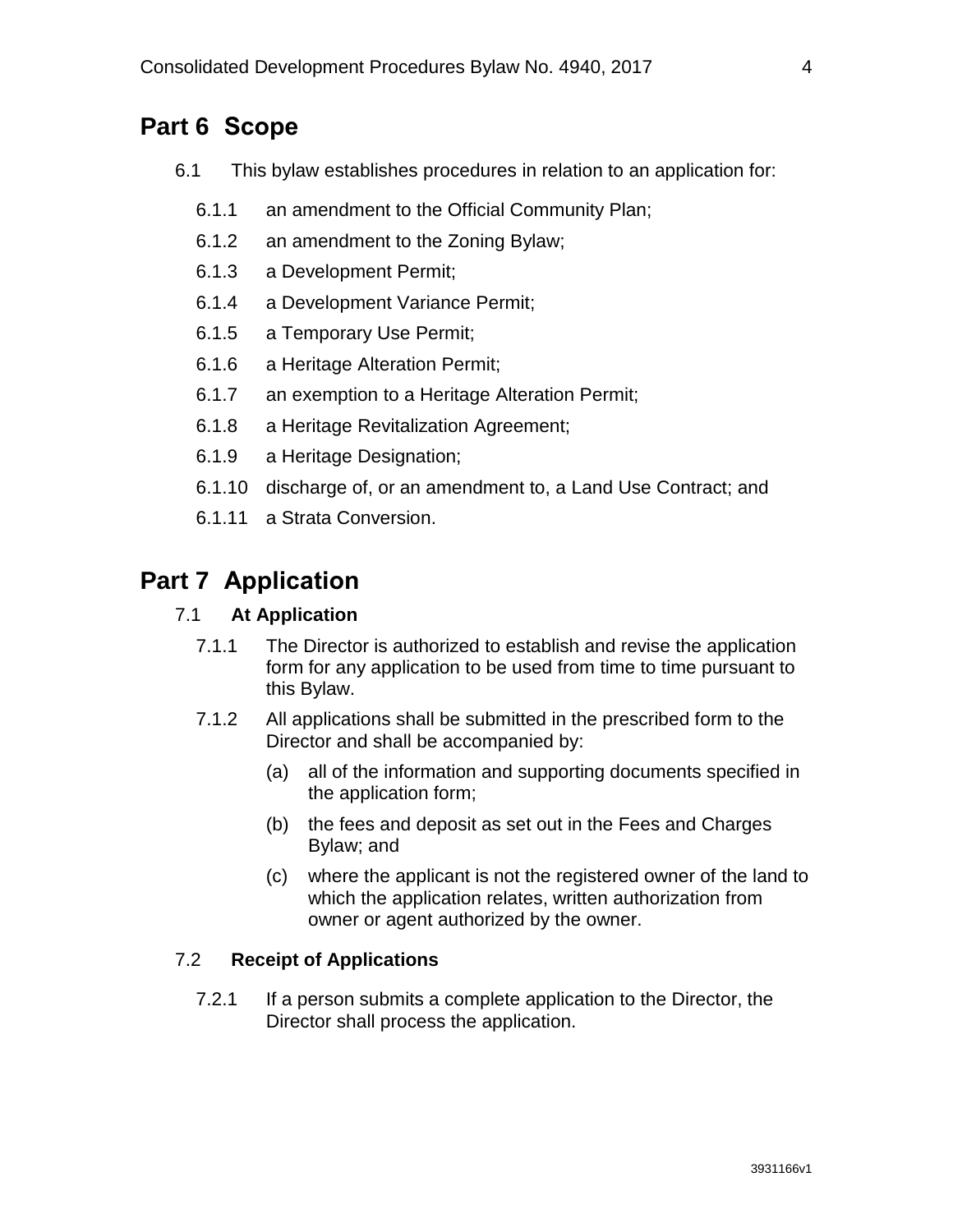- 7.2.2 If a person submits an incomplete application to the Director, the Director may:
	- (a) process the application; or
	- (b) refuse to process the application.
- 7.2.3 If the Director refuses to process an incomplete application, the Director must inform the applicant, either verbally or in writing, why the application is incomplete.

#### 7.3 **Processing of applications**

- 7.3.1 When processing an application, the Director or Council may refer the application to other agencies, associations, groups persons or other staff members for comment or evaluation.
- 7.3.2 The Director, Council or a Committee of Council may refer a development application or a Heritage Alteration Permit within the Lower Caulfeild Conservation Area to the Lower Caulfeild Advisory Committee (LCAC) for its recommendations concerning the design of the application or other matters within the LCAC's terms of reference.

### <span id="page-6-0"></span>**Part 8 Application Fees**

#### 8.1 **Application Fees and Costs**

- 8.1.1 The applicant for a development application shall pay the application fee as per the Fees and Charges Bylaw.
- 8.1.2 The fees prescribed in the Fees and Charges Bylaw apply to each parcel of land for which the application is made, as follows:
	- (a) if an application involves two or more contiguous parcels of land, the parcels of land shall be considered as one parcel for the purposes of determining the applicable fees payable by the applicant;
	- (b) if an application involves two or more parcels of land that are not contiguous, the parcels of land shall be considered as separate parcels and separate applications for the purposes of determining the applicable fees payable by the applicant.
- 8.1.3 Any costs associated with the postponement of a Public Hearing, either at the request of the applicant, or due to the failure of the applicant to comply with the requirements of this Bylaw, shall be paid by the applicant as per the Fees and Charges Bylaw;
- 8.1.4 Refunds for applications are as set out in the Fees and Charges Bylaw.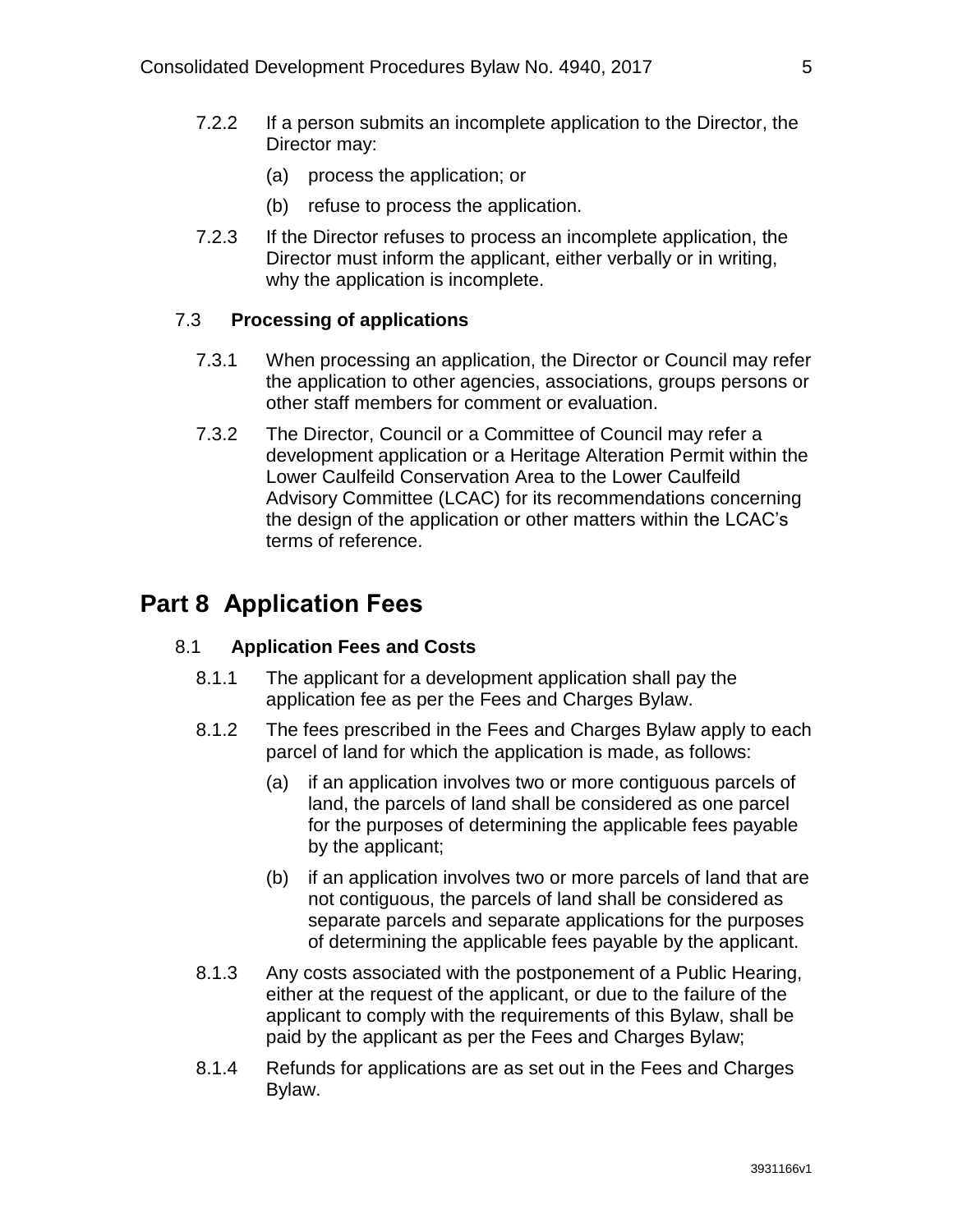### <span id="page-7-0"></span>**Part 9 Public Hearing and Meetings**

#### 9.1 **Public Hearings**

- 9.1.1 In accordance with the *Local Government Act*, a Public Hearing is required before Council adopts a bylaw to:
	- (a) amend the OCP;
	- (b) amend the Zoning Bylaw;
	- (c) amend a Land Use Contract, if the amendment relates to density or use of an area covered by the Land Use Contract; and
	- (d) enter into or amend a Heritage Revitalization Agreement, if the agreement or amendment would permit a change to the use or density of use that is not otherwise authorized by the Zoning Bylaw;
- 9.1.2 Council may provide an opportunity for public comment in the form and to the extent Council considers appropriate before passing a resolution to issue:
	- (a) a Development Variance Permit;
	- (b) a Development Permit with variances; or
	- (c) a Temporary Use Permit.

#### 9.2 **No Waiver of Public Hearing**

9.2.1 Notwithstanding the provisions of the *Local Government Act*, Council shall hold a Public Hearing on any application to amend the OCP, Zoning Bylaw, or a Heritage Revitalization Agreement prior to consideration of the amending bylaw.

#### 9.3 **Community Consultation Meetings**

9.3.1 Prior to Council's consideration of any bylaw to amend the OCP, the District will organize, host and conduct a community consultation meeting. The Director shall determine the scope, form, and content of the community consultation meeting.

### <span id="page-7-1"></span>**Part 10 Notification**

#### 10.1 **Notice of Public Hearing**

10.1.1 Notice of a Public Hearing shall be given to all owners and occupants of all parcels of land, any part of which is the subject of the amending bylaw or is situated within 100 metres of the perimeter of the subject parcel.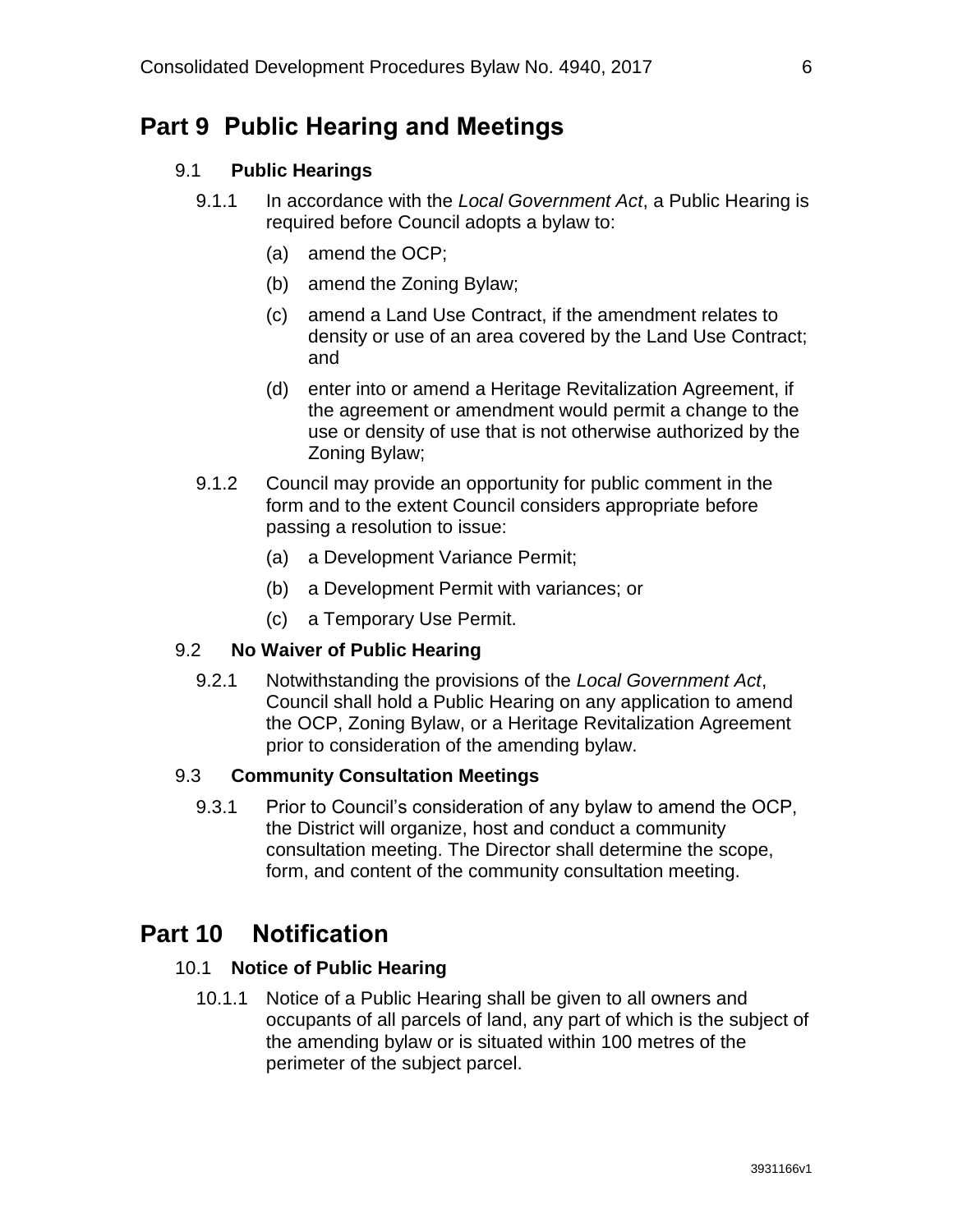### 10.2 **Notice of Consideration**

10.2.2 Notice of consideration of the applications shown in Column A below shall be given to owners and occupants of all parcels of land, any part of which is the subject of the application or within the distance specified in Column B below from the perimeter of the subject parcel:

| A. Development Application                  | <b>B.</b> Distance                |
|---------------------------------------------|-----------------------------------|
| <b>Major Development Permit</b>             | 100 metres                        |
| (with or without variances)                 |                                   |
| Discharge of, or amendment to, a Land       | 100 metres                        |
| <b>Use Contract</b>                         |                                   |
| <b>Minor Development Permit</b>             | 50 metres                         |
| (with or without variances)                 |                                   |
| Development Variance Permit                 | 50 metres                         |
| <b>Temporary Use Permit</b>                 | 50 metres                         |
| <b>Heritage Alteration Permit</b>           | 50 metres                         |
| Heritage Alteration Permit in Lower         | <b>Entire Lower Caulfeild</b>     |
| <b>Caulfeild Heritage Conservation Area</b> | <b>Heritage Conservation Area</b> |
| <b>Strata Conversion</b>                    | 50 metres                         |

- Amendment Bylaw 5073
- 10.3 Where the consideration or issuance of any permit shown in Column A above has been delegated to the Director, the Director will notify all owners and occupants within the distance specified in Column B above from the perimeter of the subject parcel and will:
	- 10.3.1 allow two weeks for residents to provide comments to the Director, and
	- 10.3.2 where no concerns are received or where concerns are resolved, the Director may consider the application, or
	- 10.3.3 where concerns are received that cannot be resolved, the application shall be forwarded and considered by Council.
- 10.4 Council or the Director may define an expanded notification area beyond the prescribed distances specified for an amending bylaw in s. 10.1 or consideration of an application described in s. 10.2.
- 10.5 For clarity, nothing in this Bylaw affects or modifies, or shall be construed as an attempt to affect or modify, the District's obligation, under sections 494 or 499 of the *Local Government Act*, to give notice of a proposed resolution to issue a Temporary Use Permit or a Development Variance Permit.

Amendment Bylaw 5029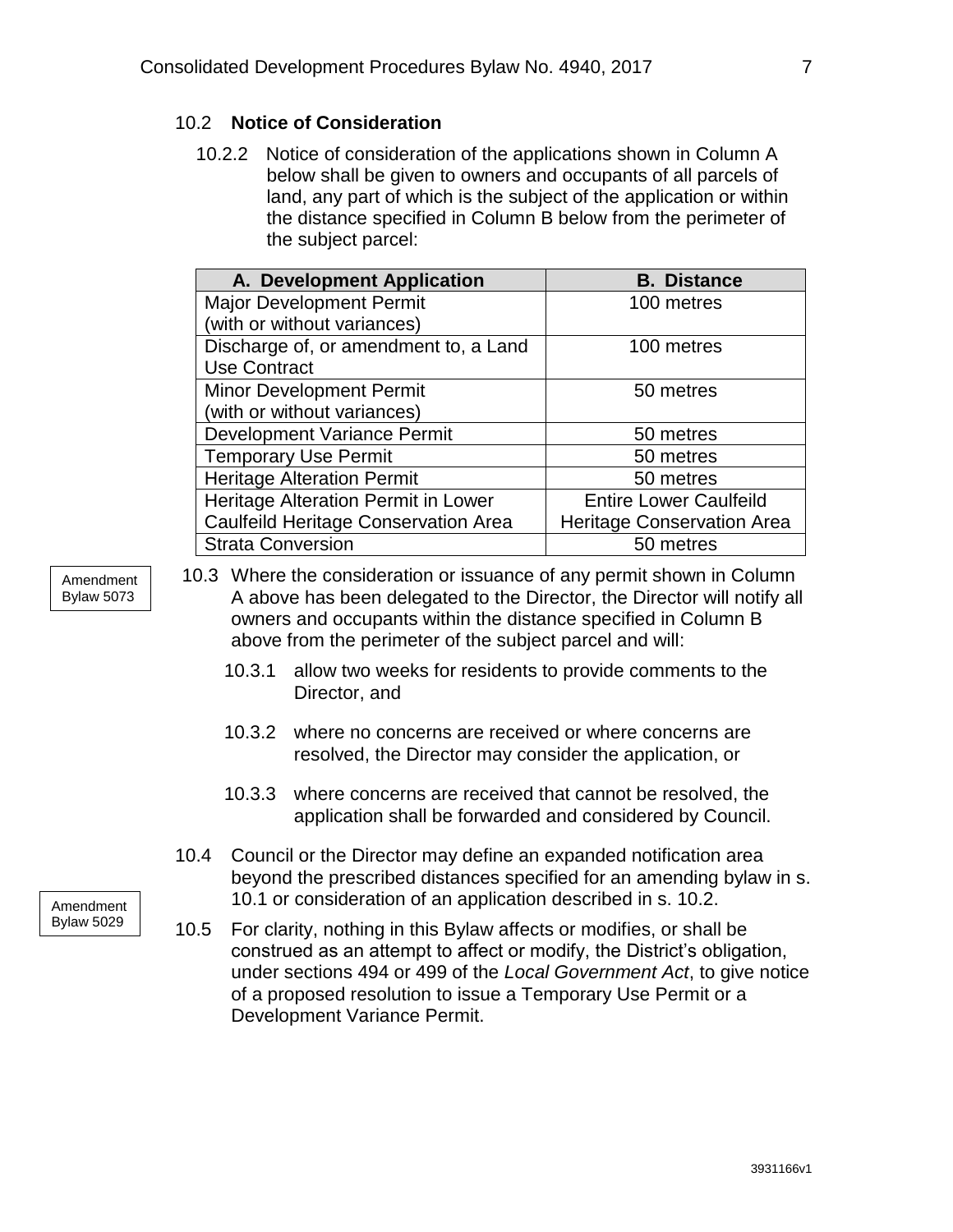### <span id="page-9-0"></span>**Part 11 Application Sign Posting Requirements**

- 11.1 A person who submits a Development Application must post signage in compliance with this Part.
- 11.2 For the following applications, a notice sign or signs shall be posted on the parcel or parcels subject to the application:
	- 11.2.1 an amendment to the Official Community Plan;
	- 11.2.2 an amendment to the Zoning Bylaw;
	- 11.2.3 a Major Development Permit;
	- 11.2.4 an application to amend a Land Use Contract, if the amendment relates to density or use of an area covered by the Land Use Contract;
	- 11.2.5 a Heritage Revitalization Agreement, if the agreement or an amendment to the agreement would permit a change to the use or density of use that is not otherwise authorized by the applicable zoning; and
	- 11.2.6 a Temporary Use Permit;
- 11.3 The Director shall determine the specifications, format, and content of the sign or signs, and provide the specifications to the applicant.
- 11.4 The applicant shall, at its sole expense:
	- 11.4.1 prepare the sign or signs in accordance with the specifications provided by the District, and in compliance with the Sign Bylaw;
	- 11.4.2 post the sign or signs on the subject parcel or parcels for the period of time required by the Director;
	- 11.4.3 post additional meeting notices and additional signs if required by the Director; and
	- 11.4.4 maintain the sign or signs on the subject parcel or parcels until the Public Hearing for the application has been held or until after consideration of a permit.
- <span id="page-9-1"></span>11.5 The sign or signs shall be posted in a prominent location, clearly visible for the adjacent street, on each frontage and parcel subject to the application, or as specified by the Director.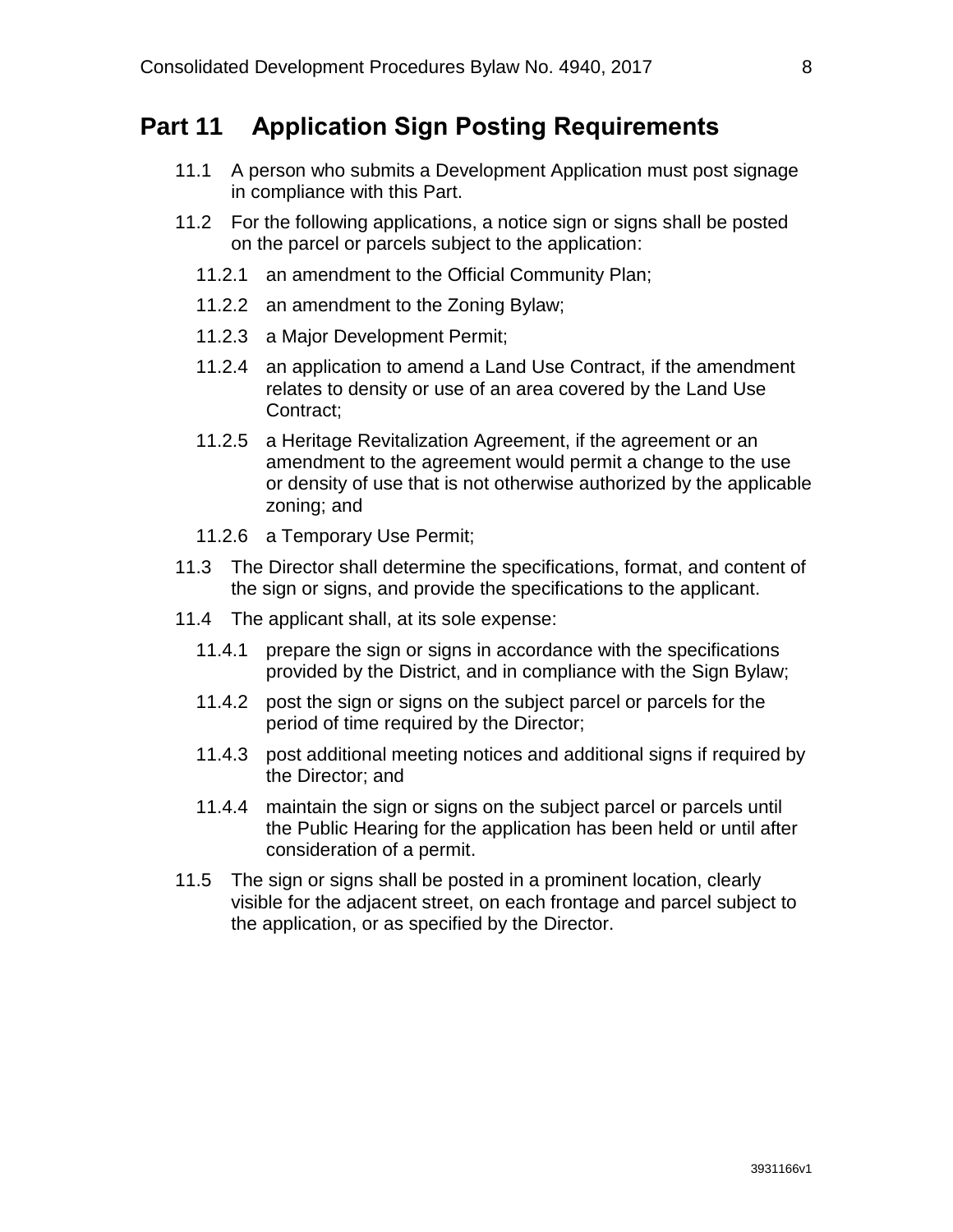### **Part 12 Public Consultation**

#### 12.1 **Proposed Development Information Meetings**

- 12.1.1 Unless waived in writing by the Director, the applicant shall organize, host and facilitate a "Proposed Development Information Meeting" in accordance with this Part, prior to Council's consideration of a bylaw amending the OCP or Zoning Bylaw or authorization entry into a Heritage Revitalization Agreement, or an application for a Heritage Alteration Permit, a Temporary Use Permit, or a Major Development Permit with any requested variances.
- 12.1.2 For an application to amend the OCP, Zoning Bylaw, or entry into a Heritage Revitalization Agreement, the Proposed Development Information Meeting shall be held after first reading of the relevant bylaw and before the Public Hearing.
- 12.1.3 For an application for a Heritage Alteration Permit, a Temporary Use Permit, or a Major Development Permit with any requested variances, the Proposed Development Information Meeting shall be held prior to issuance of the subject permit.

#### 12.2 **Proposed Development Information Meeting Procedures and Scheduling**

- 12.2.1 The applicant is responsible for making all arrangements for the meeting, conducting the meeting, and paying all costs related to the meeting.
- 12.2.2 The meeting is to be held in a convenient, accessible location such as a local school, church or meeting room.
- 12.2.3 At the meeting:
	- (a) visual material, such as sketches and models are to be provided;
	- (b) the public is to have an opportunity to ask questions and informally discuss the project; and
	- (c) District Planning and Development Services staff may attend as observers and be available to respond to questions on planning and process.
- 12.2.4 Where comment sheets are provided by the applicant, they are to be collected by the applicant and summarized to the District in writing no later than two business days prior to the holding of the Public Hearing or consideration of issuance of the permit, as applicable.
- 12.2.5 Where District staff have attended the meeting, staff may provide and present a summary of the meeting to Council or the Director.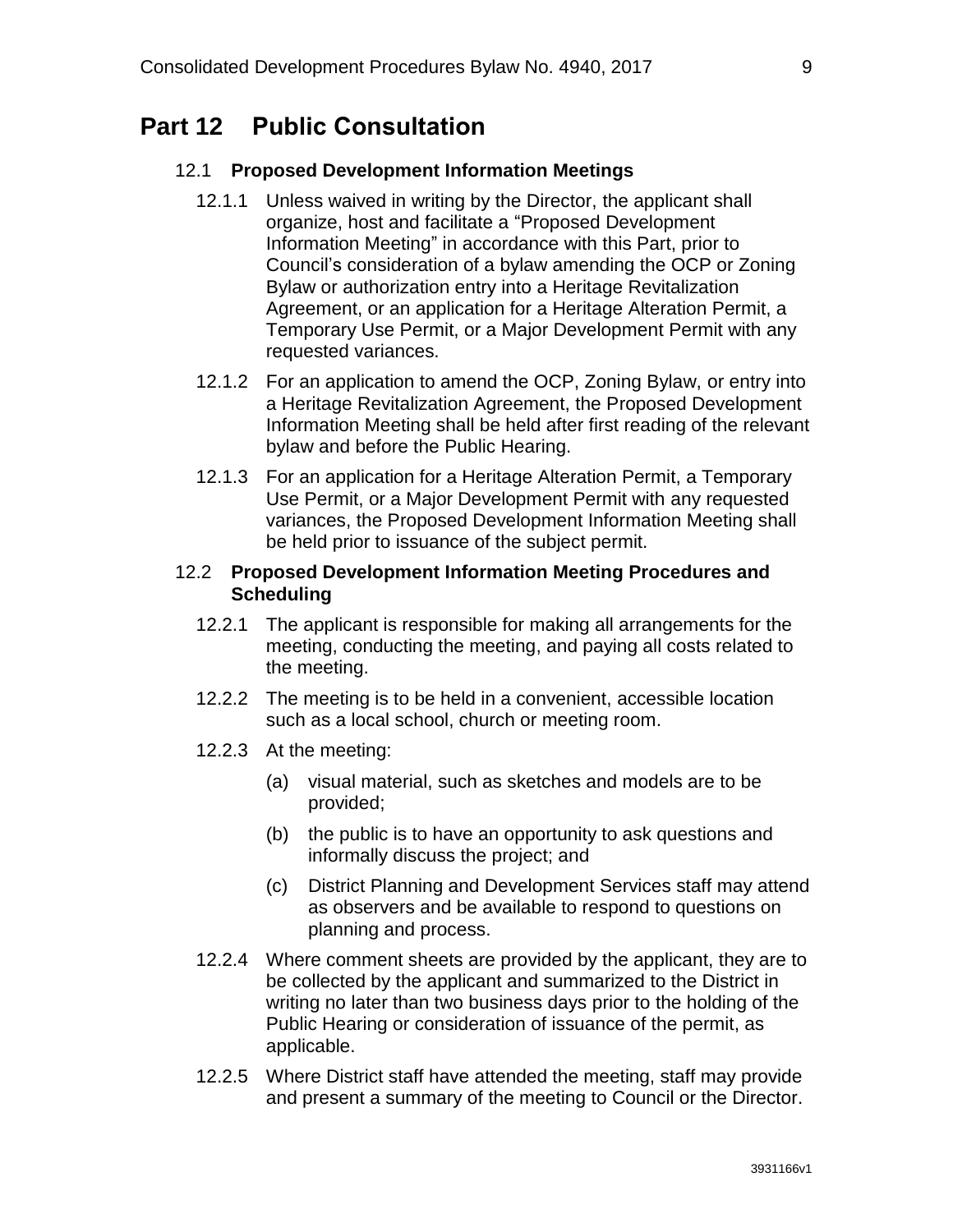#### 12.3 **Notification of Proposed Development Information Meetings**

- 12.3.1 The applicant shall prepare a notice for approval by the Director prior to mailing or delivery.
- 12.3.2 The Director may prescribe the form of notice to be used by the applicant.
- 12.3.3 The applicant is to mail or otherwise deliver the notice and information package to all property owners and occupants consistent with the notification distance requirements set out in Part 10 of this bylaw.
- 12.3.4 The applicant is to mail or otherwise deliver the notice to registered ratepayer organizations and any community or resident associations in the area.
- 12.3.5 The meeting notice should be delivered a minimum of 10 calendar days prior to the meeting.

### <span id="page-11-0"></span>**Part 13 Date of Issuance**

13.1 The date of issuance for a Development Permit, Development Variance Permit, Temporary Use Permit, or Heritage Alteration Permit is the earlier of the date of approval of the permit by the Director, or the date of Council's resolution approving the permit.

### <span id="page-11-1"></span>**Part 14 Renewal**

- 14.1 Council shall consider one application for renewal of a Development Permit, Development Variance Permit, Heritage Alteration Permit, or a Temporary Use Permit, provided:
	- 14.1.1 no change in the approved permit is proposed;
	- 14.1.2 the term of the permit has not lapsed or, if lapsed, shall have lapsed by no more than six months.

Any further renewal shall require a new application for the permit.

### <span id="page-11-2"></span>**Part 15 Lapse of Application**

#### 15.1 **Determination**

15.1.1 Upon determination of the Director that an application has been inactive for a period of 6 months or longer, the application will be closed.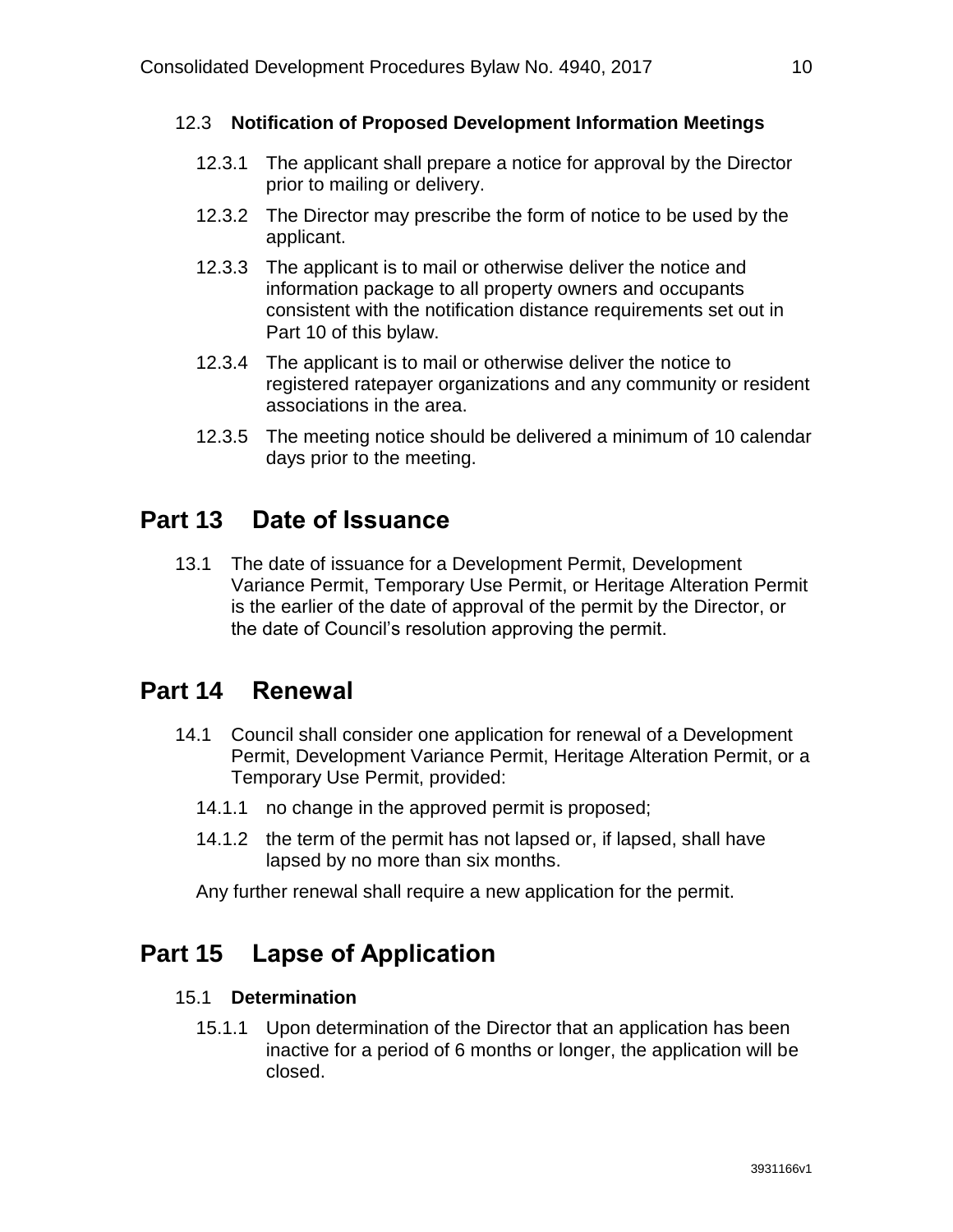### 15.2 **Application Closure**

15.2.1 Upon determination of incomplete or inactive applications, the applicant will be given written notice of the closure and any applicable refunds will be paid to the applicant in accordance with the Fees and Charges Bylaw.

### 15.3 **Extensions**

- 15.3.1 Upon written request by the applicant prior to the lapse of the application, the Director may extend the deadline for one period of 6 months.
- 15.3.2 If applicable, any refunds will be paid to the applicant in accordance with the Fees and Charges Bylaw.
- 15.3.3 In order for an application that has lapsed under Part 15 of this bylaw to proceed, a new application (including fee), will be required.

# <span id="page-12-0"></span>**Part 16 Re-Application**

- 16.1 If the Council does not approve an application submitted in accordance with this Bylaw, a person must not submit the same application within one year of the date of Council's decision to not approve the application.
- 16.2 Where an applicant intends to appeal to Council to vary the time limit set in section 16.1 pursuant to section 460(3) of the *Local Government Ac*t, the applicant shall submit, in writing, a detailed statement as to why the time limit for the reapplication should be varied.
- 16.3 Despite section 16.1, Council may, by an affirmative vote of at least 2/3 of its members that are eligible to vote on the reapplication, allow a person to reapply within the one year period.

# <span id="page-12-1"></span>**Part 17 Change of Ownership**

<span id="page-12-2"></span>17.1 If there is a change of ownership of a parcel of land that is the subject of a development application, the District will require an updated title certificate and written authorization from the new owner prior to proceeding further with the application.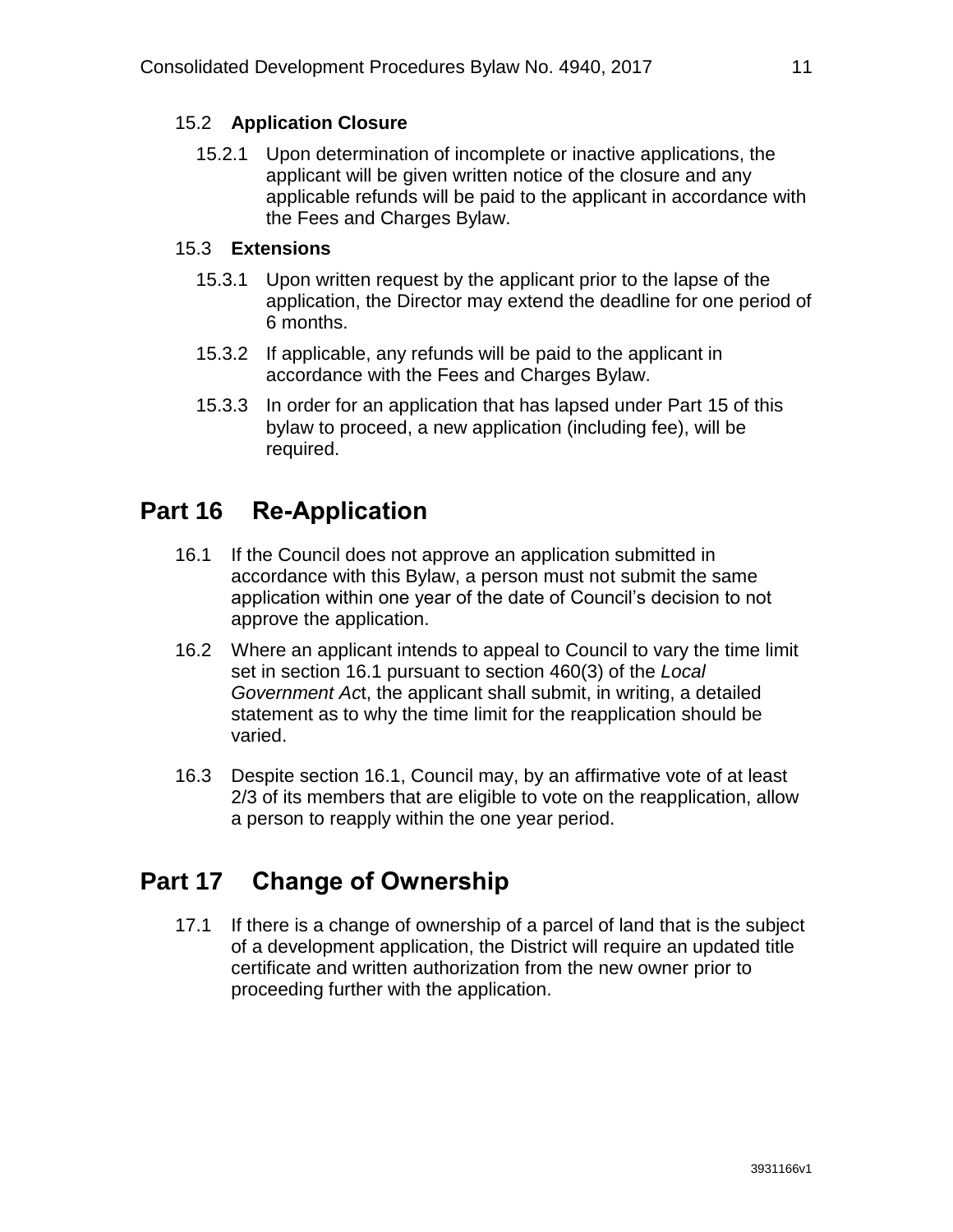# **Part 18 Performance Security**

### 18.1 **Security required by Permits**

- 18.1.1 Security required by Major Development Permits, Minor Development Permits, Temporary Use Permits, Heritage Alteration Permits and Development Variance Permits shall be in the form of cash or an irrevocable letter of credit, effective for the term of the permit. Such irrevocable letter of credit shall be clean and unconditional, automatically renewing, and redeemable at a local bank.
- 18.1.2 In imposing security requirements under s. 502 of the *Local Government Act*, Council may require the applicant to provide a security up to 125 percent of the cost of installation and/or construction of the works required under an approved permit.
- 18.1.3 At the request of Council or the Director, an applicant shall provide all information necessary or desirable for Council or the Director to determine the cost of installation and/or construction of the works required under an approved permit.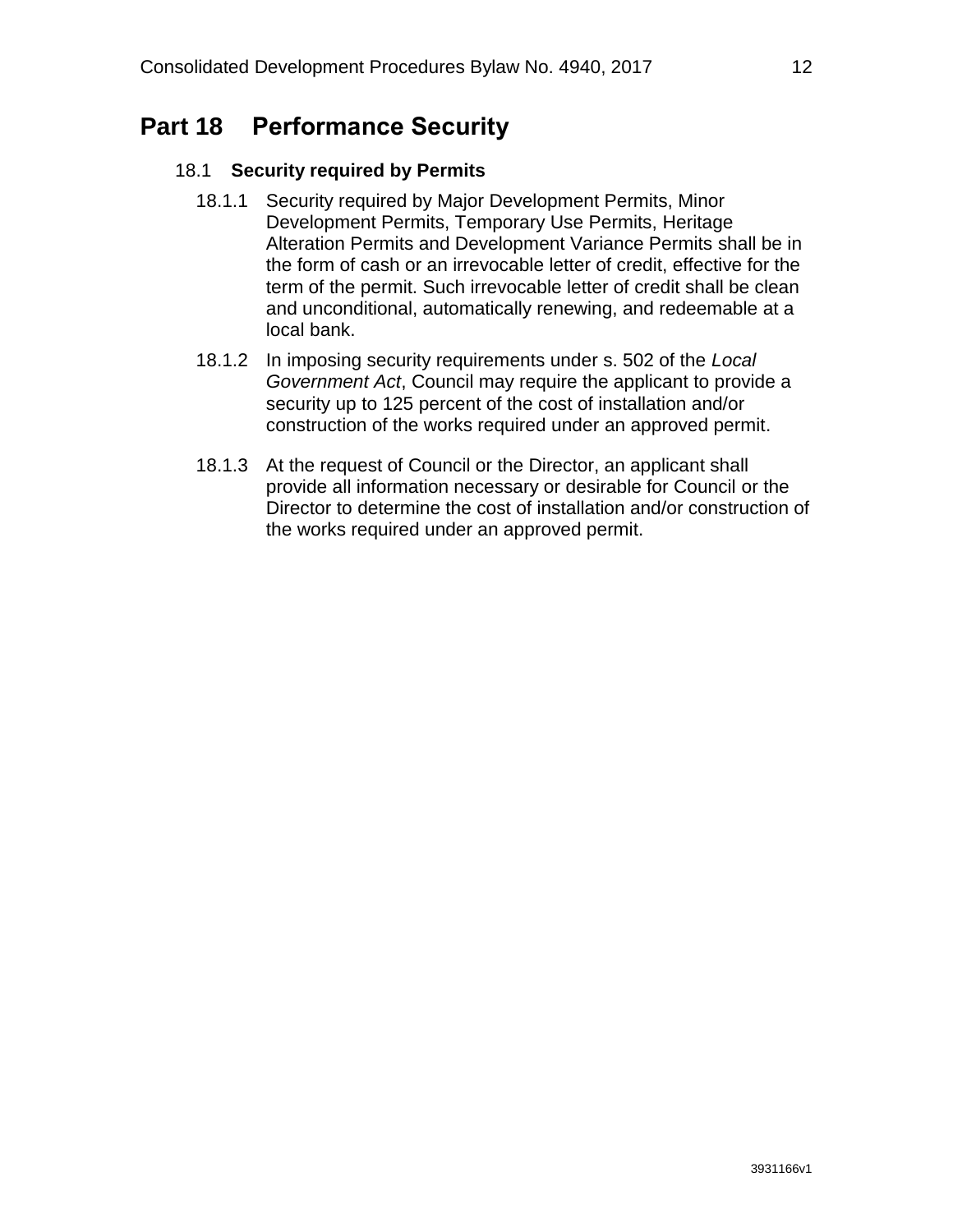# **Part 19 Delegation**

Amendment Bylaw 5077

<span id="page-14-0"></span>19.1 Council delegates to the Director the authority to consider, issue, and/or refuse the types of permits listed in the table below, in accordance with the conditions set out in sections 19.7 to 19.12 below.

| <b>Permit Type</b>                | <b>Purpose</b>                                   | <b>Development</b><br><b>Permit Area</b><br><b>Designation</b> |
|-----------------------------------|--------------------------------------------------|----------------------------------------------------------------|
| <b>Development Permit</b>         | <b>Detached Secondary Suite</b><br>(Coach House) | <b>BF-B3.1</b>                                                 |
| <b>Development Permit</b>         | <b>Duplex</b>                                    | <b>BF-B11</b>                                                  |
| <b>Heritage Alteration Permit</b> | Heritage conservation in the LCHCA               | HE <sub>6</sub>                                                |
| <b>Development Permit</b>         | Sites with difficult terrain                     | NE <sub>6</sub>                                                |
| <b>Development Permit</b>         | Watercourse protection and<br>enhancement areas  | <b>NE 13</b>                                                   |
| <b>Development Permit</b>         | <b>Wildfire Hazard areas</b>                     | <b>NE1</b>                                                     |
| <b>Permit Type</b>                | <b>Purpose</b>                                   | <b>Zoning Bylaw</b>                                            |
| <b>Temporary Use Permit</b>       | Temporary uses and buildings                     | s.120.15                                                       |

| Amendment<br><b>Bylaw 5077</b> | 19.2 | If a permit application does not comply with the conditions set out in<br>Section 19.7 to 19.12 below, then the Director shall refuse the permit.                                                                     |
|--------------------------------|------|-----------------------------------------------------------------------------------------------------------------------------------------------------------------------------------------------------------------------|
| Amendment<br><b>Bylaw 5043</b> | 19.3 | Delegation of the powers of Council under Part 19 of this bylaw<br>includes the powers of the Council to require that the applicant<br>provide security for the purposes of s. 502 of the Local Government<br>Act.    |
|                                |      | 19.4 Before exercising the delegated authority to make a decision under<br>this Bylaw, the Director may refer an application to other agencies,<br>associations, groups, persons, or other staff members as required. |
|                                | 19.5 | The Director may, in his or her sole discretion, elect not to make a<br>decision under this Bylaw and instead send the development<br>application directly to Council for Council's consideration.                    |
|                                | 19.6 | If an application is refused by the Director, or if the applicant objects<br>to a proposed provision of the permit or approval. the applicant may                                                                     |

to a proposed provision of the permit or approval, the applicant may request that Council reconsider the decision of the Director pursuant to Part 20 of the Bylaw.

#### **Detached Secondary Suite (Coach House) Development Permit**

- 19.7 Development Permits in respect of Development Permit BF-B3.1 Detached Secondary Suite (Coach House) Development Permit Area may be issued by the Director if the proposed development:
	- 19.7.1 complies with Guidelines BF-B3.1; and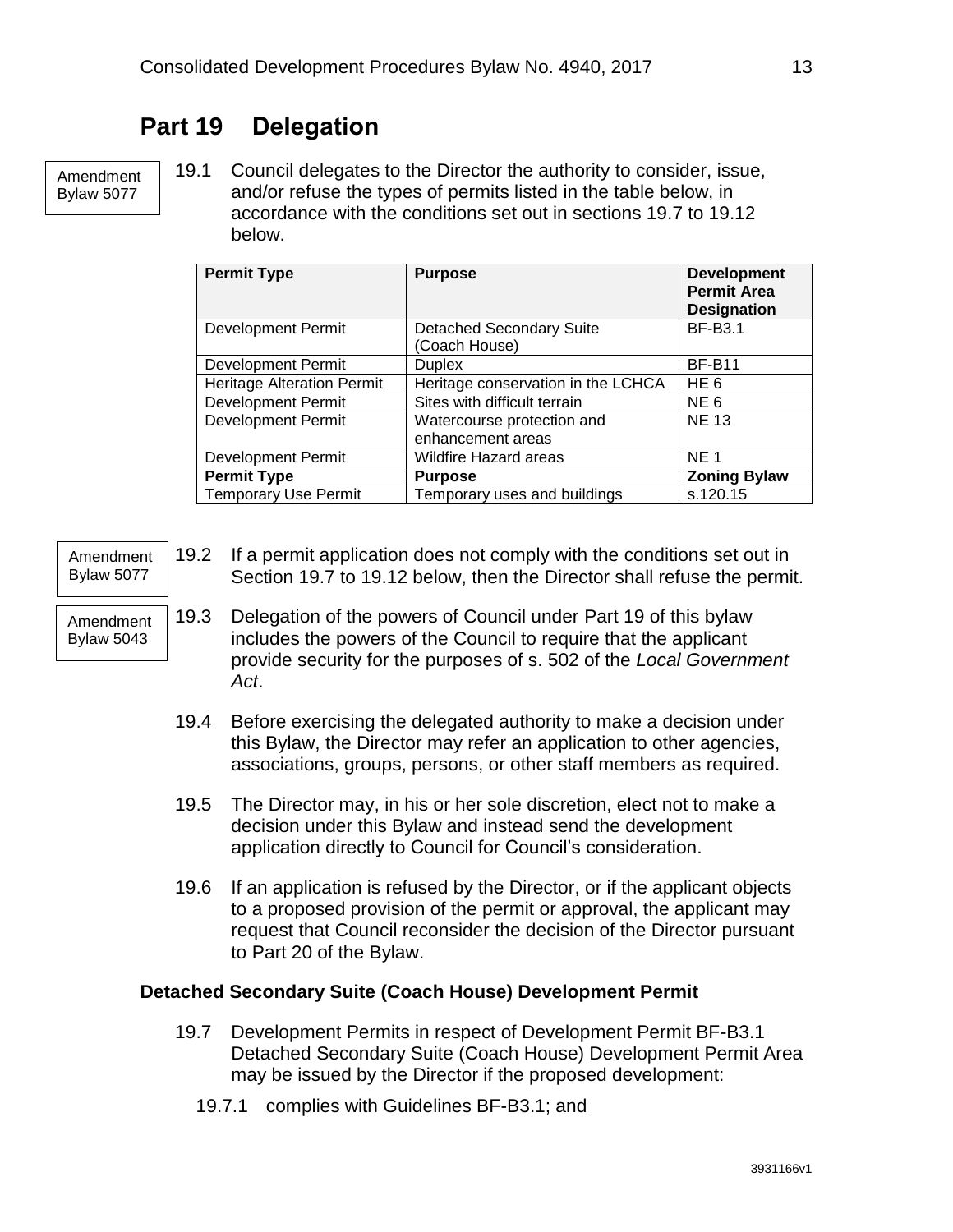either

- 19.7.2 conforms to the Zoning Bylaw; or
- 19.7.3 requires a variance(s) to the Zoning Bylaw limited to: site coverage, yards (setbacks), building height, and highest building face, in order to: achieve superior siting that addresses natural site features, neighbouring development, and existing views; and/or to address steep topography.

### **Duplex Development Permit**

- 19.8 Development Permits in respect of Development Permit BF-B11 (Duplex) Development Permit Area may be issued by the Director if the proposed development:
	- 19.8.1 complies with Guidelines BF-B11; and

either

- 19.8.2 conforms to the Zoning Bylaw, or
- 19.8.3 requires a variance(s) to the Zoning Bylaw that, in the opinion of the Director, addresses the contextual urban environment, natural features, or neighbouring development.

### **Sites with Difficult Terrain Development Permit**

- 19.9 Development Permits in respect of Development Permit NE 6 (Sites with Difficult Terrain) Development Permit Area may be issued by the Director if the proposed development:
	- 19.9.1 involves the creation of 3 or fewer lots;
	- 19.9.2 complies with Guidelines NE6; and

either

- 19.9.3 conforms to the Zoning Bylaw; or
- 19.9.4 requires a variance(s) to the Zoning Bylaw that, in the opinion of the Director, achieves superior siting that protects the natural environment, neighbouring development, and addresses steep topography.

### **Watercourse Protection Development Permit**

- 19.10 Development permits in respect of Development Permit NE 13 (Watercourse Protection Development Permit Area) may be issued by the Director if the proposed development:
	- 19.10.1 complies with Guidelines NE 13; and

either

19.10.2 conforms to the Zoning Bylaw; or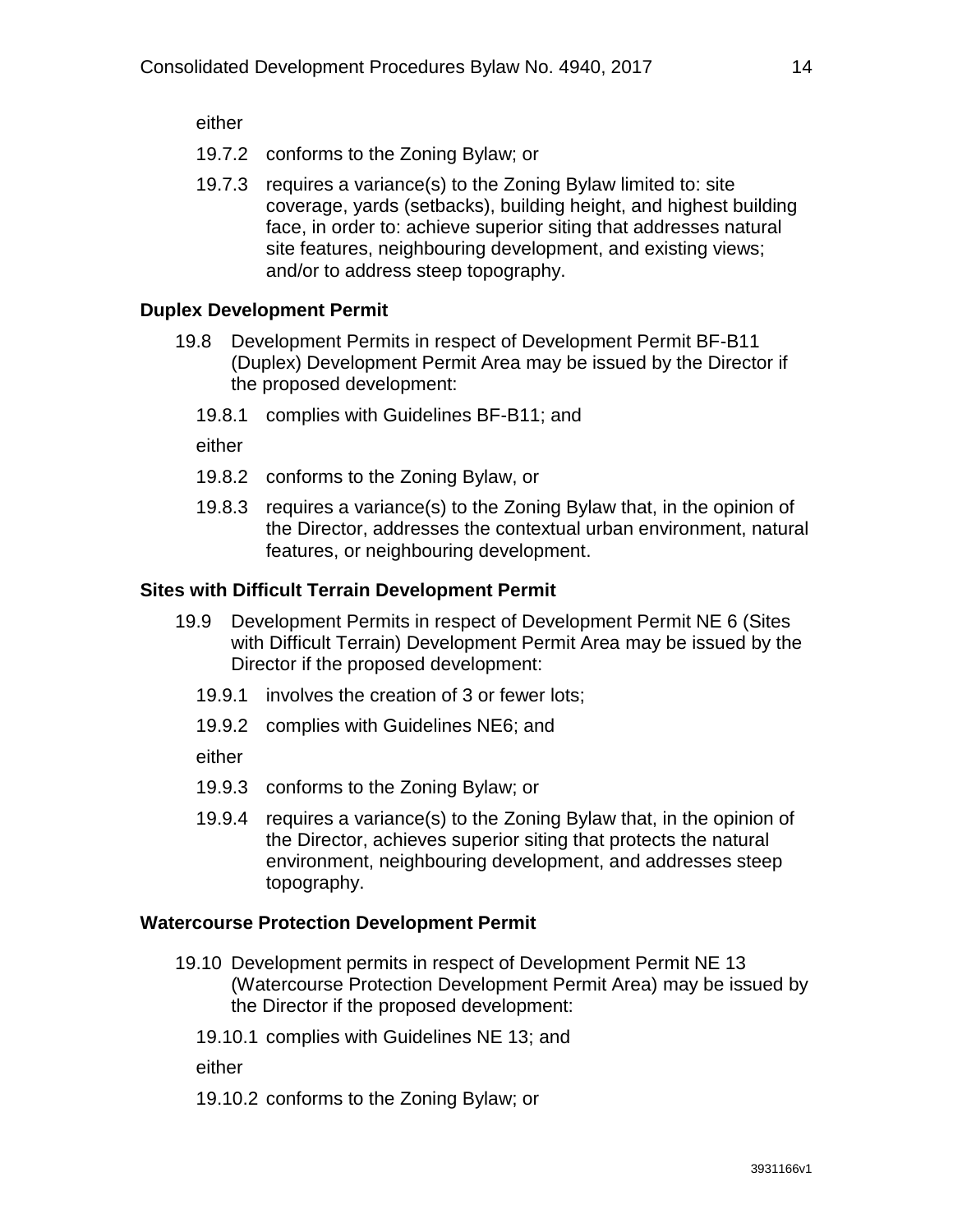19.10.3 Requires variance(s) to the Zoning Bylaw that, in the opinion of the Director, prevents loss of habitat within the watercourse protection area.

| Amendment<br><b>Bylaw 5043</b> |                                                                                                                                                                                                                           |                                                                                                                                                                      | <b>Rodgers Creek Form and Character Development Permits</b>                                                                                                                                                  |  |  |  |
|--------------------------------|---------------------------------------------------------------------------------------------------------------------------------------------------------------------------------------------------------------------------|----------------------------------------------------------------------------------------------------------------------------------------------------------------------|--------------------------------------------------------------------------------------------------------------------------------------------------------------------------------------------------------------|--|--|--|
|                                | 19.11 Development permits in respect of Development Permit UL 8.1<br>(Rodgers Creek Development Permit Area) may be issued by the<br>Director if the proposed development:<br>19.11.4 complies with Guidelines NE 13; and |                                                                                                                                                                      |                                                                                                                                                                                                              |  |  |  |
|                                |                                                                                                                                                                                                                           |                                                                                                                                                                      |                                                                                                                                                                                                              |  |  |  |
|                                |                                                                                                                                                                                                                           | either                                                                                                                                                               |                                                                                                                                                                                                              |  |  |  |
|                                |                                                                                                                                                                                                                           |                                                                                                                                                                      | 19.11.5 conforms to the Zoning Bylaw; or                                                                                                                                                                     |  |  |  |
|                                |                                                                                                                                                                                                                           | character.                                                                                                                                                           | 19.11.6 Requires variance(s) to the Zoning Bylaw that, in the opinion of<br>the Director, achieves a superior design that protects the natural<br>environment and/or addresses the neighbourhood context and |  |  |  |
| Amendment                      |                                                                                                                                                                                                                           |                                                                                                                                                                      | <b>Wildfire Hazard Development Permit</b>                                                                                                                                                                    |  |  |  |
| <b>Bylaw 5077</b>              | 19.12                                                                                                                                                                                                                     | Development permits in respect of Development Permit NE 1<br>(Wildfire Hazard Development Permit Area) may be issued by the<br>Director if the proposed development: |                                                                                                                                                                                                              |  |  |  |
|                                |                                                                                                                                                                                                                           | 19.12.1                                                                                                                                                              | complies with Guidelines NE 1.                                                                                                                                                                               |  |  |  |
|                                |                                                                                                                                                                                                                           |                                                                                                                                                                      | <b>Future Neighbourhoods Development Permits</b>                                                                                                                                                             |  |  |  |
| Amendment<br><b>Bylaw 5073</b> | 19.13<br>by the Director if the proposed development:                                                                                                                                                                     |                                                                                                                                                                      | Development permits in respect of Development Permit UL 8<br>(Future Neighbourhoods Development Permit Area) may be issued                                                                                   |  |  |  |
|                                |                                                                                                                                                                                                                           | 19.13.1                                                                                                                                                              | complies with Guidelines UL 8; and                                                                                                                                                                           |  |  |  |
|                                |                                                                                                                                                                                                                           | 19.13.2                                                                                                                                                              | is for a new non-residential building, or addition to an<br>existing non-residential building that results in an<br>aggregate floor area that does not exceed a<br>maximum of $270m^2$ ; or                  |  |  |  |
|                                |                                                                                                                                                                                                                           | 19.13.3                                                                                                                                                              | is for an amendment to an issued development permit<br>where no additional dwelling units are being added; or                                                                                                |  |  |  |
|                                |                                                                                                                                                                                                                           | 19.13.4                                                                                                                                                              | is for land alteration or tree removal not associated<br>with a proposal to construct a non-residential building;<br>and                                                                                     |  |  |  |

19.13.5 conforms to the Zoning Bylaw; or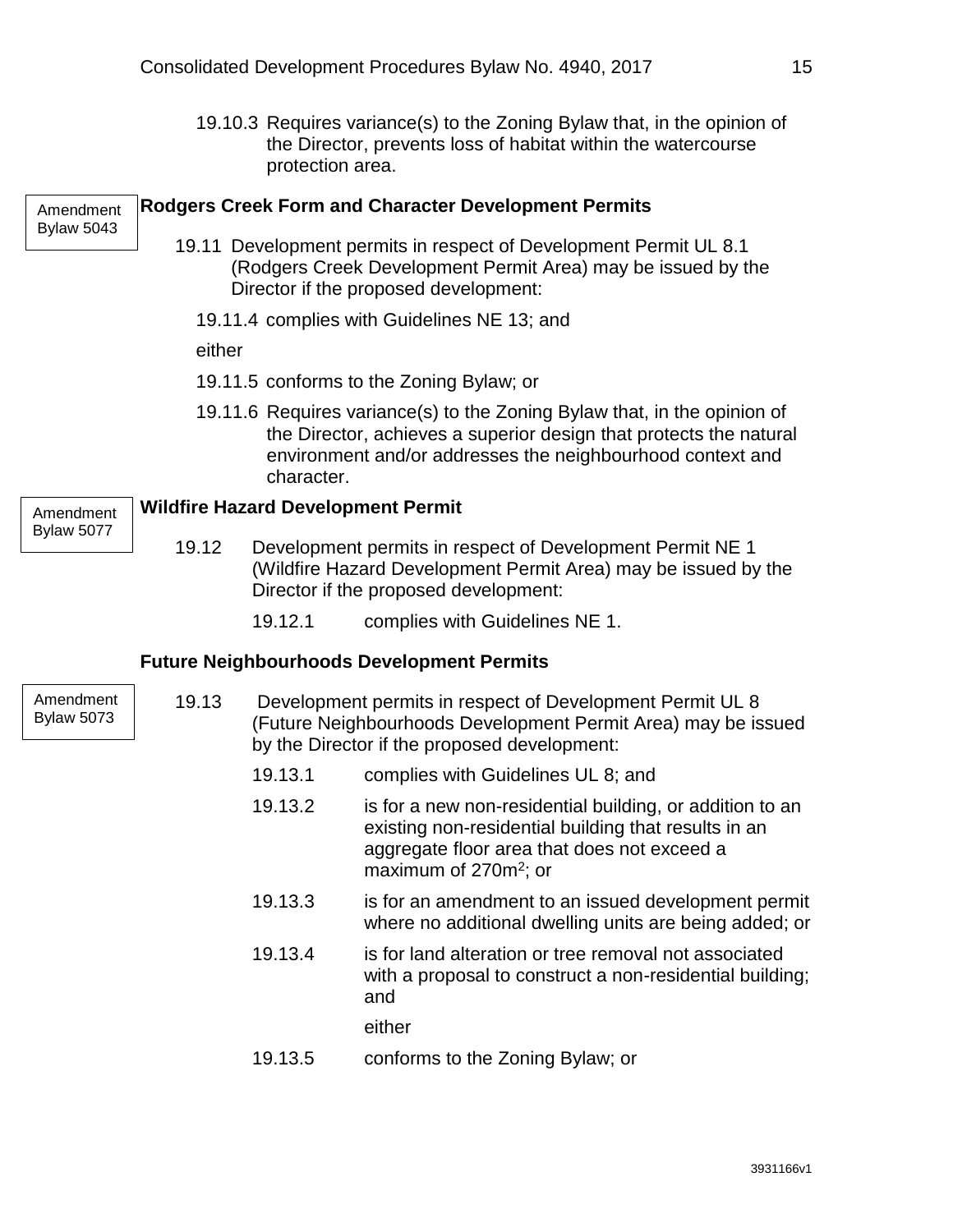19.13.6 requires variance(s) to the Zoning Bylaw that, in the opinion of the Director, achieves a superior proposal that protects the natural environment, protects development from hazardous conditions and/or addresses the neighbourhood context and character.

#### **Limited Use and Recreation Development Permit Area**

Amendment Bylaw 5073

- 19.14 Development permits in respect of Development Permit UL 9 (Limited Use and Recreation Area Development Permit Area) may be issued by the Director if the proposed development:
	- 19.14.1 complies with Guidelines UL 9; and
	- 19.14.2 is for construction of a cabin, or an addition to an existing cabin, with a maximum floor area of  $74.5m^2$ ; or
	- 19.14.3 is for land alteration or tree removal to provide necessary access to a proposed or existing cabin from an existing District recognized vehicle or pedestrian access; or
	- 19.14.4 is for land alteration or tree removal not associated with a proposal to construct a non-residential building; and

either

- 19.14.5 conforms to the Zoning Bylaw; or
- 19.14.6 requires variance(s) to the Zoning Bylaw that, in the opinion of the Director, achieves superior development that protects the natural environment and/or protects development from hazardous conditions.

#### **Other Development Permit Delegations**

Amendment Bylaw 5073

19.15 Development permits for development in Multiple Family Areas, Commercial Areas, New Neighbourhood Areas, Natural Environment and Upper Lands Areas excluding Development Permits delegated elsewhere in this bylaw, may be issued by the Director if the proposed development would be exempt from the requirement from a development permit pursuant to each development permit area exemption criteria but one or more variances to the zoning bylaw is required.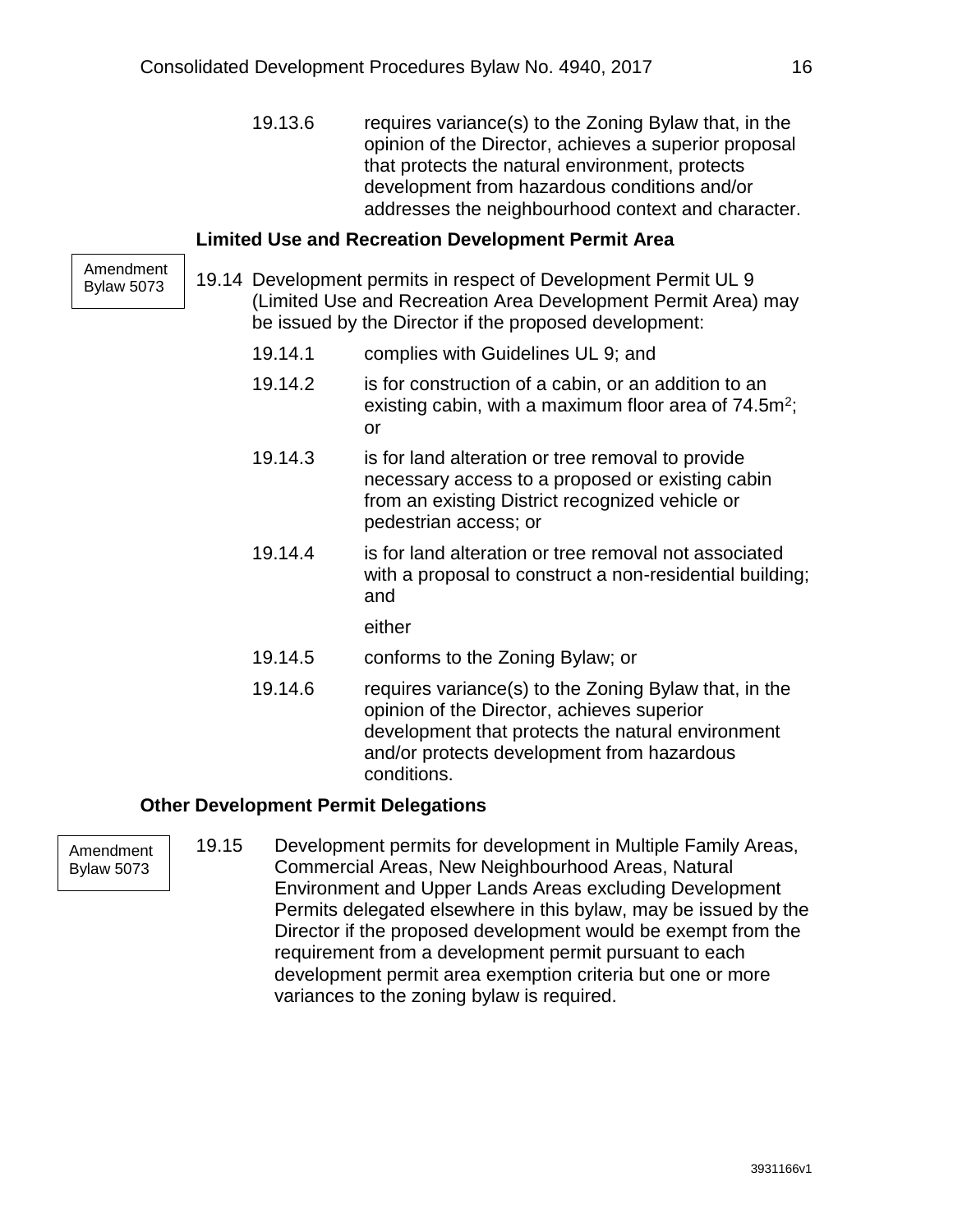### **Temporary Use Permit**

- 19.16 Temporary Use Permits in respect of Section 120.15 of the Zoning Bylaw may be issued by the Director, including variances to the Zoning Bylaw, if the proposed use will comply with all of the following:
	- 19.16.1 operates at an intensity of use suitable to the surrounding area;
	- 19.16.2 be compatible with regard to the use, design, and operation of surrounding land uses; and
	- 19.16.3 operates on a temporary basis only and includes plans, or a letter of undertaking, to terminate the use prior to the expiry date of the permit.

### **Delegation of Minor Changes**

19.17 Where a Development Permit, Heritage Alteration Permit or Temporary Use Permit has been issued by Council, Council delegates to the Director the power to approve minor changes to any Development Permit, Development Variance Permit, Heritage Alteration Permit or Temporary Use Permit approved and issued by Council where the proposed changes do not materially affect the intent of the plans attached to the Development Permit, Development Variance Permit, Heritage Alteration Permit, or Temporary Use Permit.

### **Strata Conversion for Previously Occupied Buildings**

- 19.18 Strata Conversions in respect of Section 120.21 (3) of the Zoning Bylaw may be issued by the Director if the proposed development:
	- 19.18.1 conforms to the Zoning Bylaw, or
	- 19.18.2 requires a variance to the Zoning Bylaw limited to required parking.

### <span id="page-18-0"></span>**Part 20 Reconsideration**

- 20.1 An applicant who is subject to a decision by the Director under Part 19 or 21 of this Bylaw is entitled to have the decision reconsidered by Council in accordance with this Part.
- 20.2 Within 10 business days of being notified in writing of the Director's decision under Part 19 or 21, the applicant may apply in writing to the District's Corporate Administrator to have Council reconsider the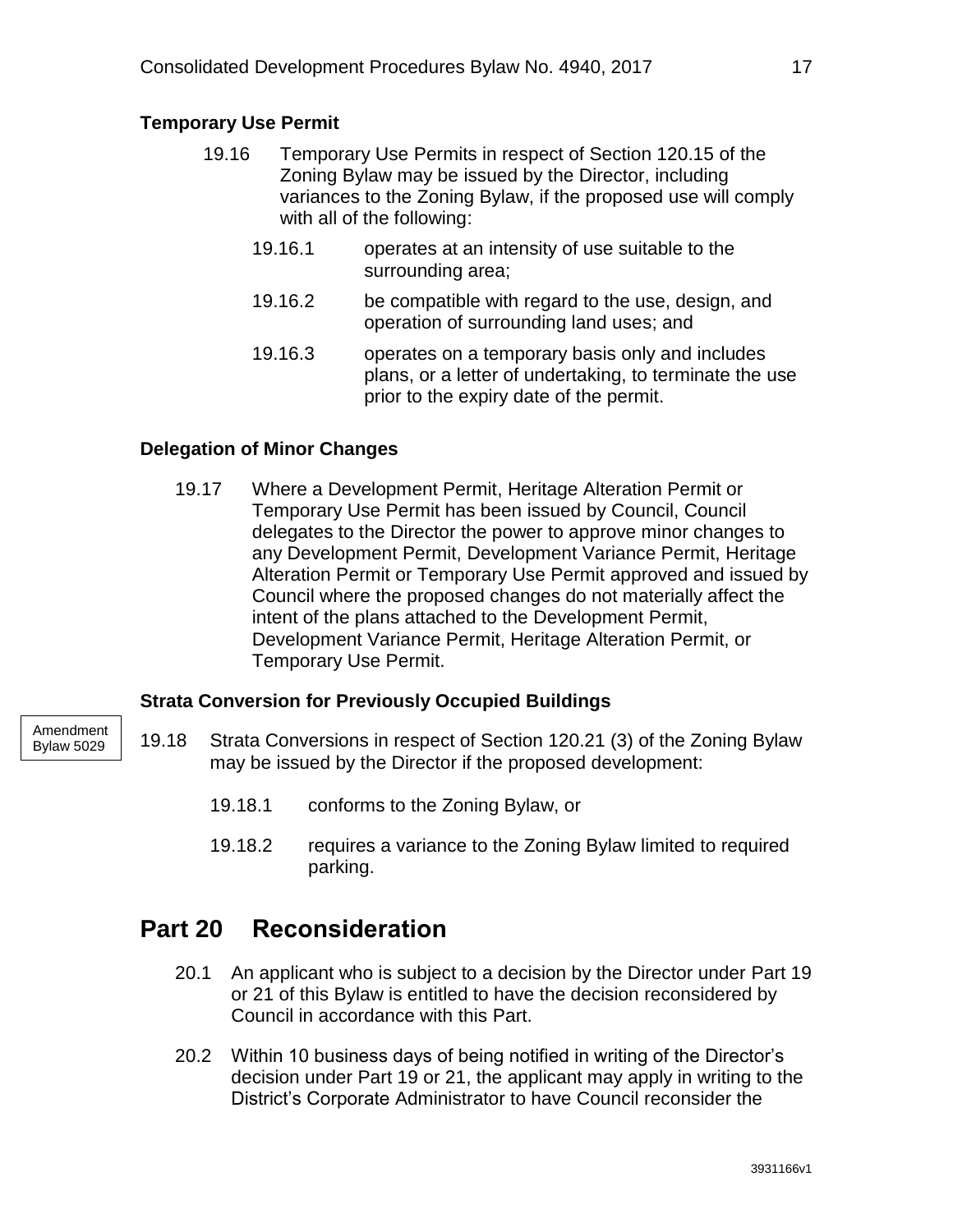decision of the Director, which application must set out all of the following:

- 20.2.1 the date of the decision of the Director and the nature of the decision;
- 20.2.2 reasons why the applicant wishes the decision to be reconsidered by Council;
- 20.2.3 the decision the applicant request be made by Council, with brief reasons in support of the requested decision including, in the case of a Development Permit, Heritage Alteration Permit or Temporary Use Permit, what conditions and security amounts the Council ought to substitute and paying the applicable fee set out in the Fees and Charges Bylaw; and
- 20.2.4 a copy of any materials the applicant considers to be relevant to the reconsideration by Council.
- 20.3 If after 10 business days of being notified in writing of the Director's decision under Part 19 or 21 the applicant does not apply in writing to the District's Corporate Administrator, then the applicant may no longer apply for reconsideration.
- 20.4 Reconsiderations must occur at a regular meeting of Council held at least two weeks after the date on which the reconsideration application is delivered to the District's Corporate Administrator.
- 20.5 The District's Corporate Administrator must notify the applicant of the date of the meeting at which the reconsideration will occur, and give notice of each reconsideration by Council in accordance with any notice requirements or public meeting requirements to the original application that is set out in this Bylaw or the *Local Government Act*.
- 20.6 After having reconsidered a decision, Council may confirm the decision of the Director or substitute its own decision, including conditions of a permit or additional conditions of the permit.

# <span id="page-19-0"></span>**Part 21 Development Approval Information Area**

- 21.1 The requirements of this section apply to applicants for a permit in respect of an area specified for the provision of development approval information under Policy NE 14 in the OCP.
- 21.2 Applicants must submit to the Director the information set out in **Schedule A** to this Bylaw.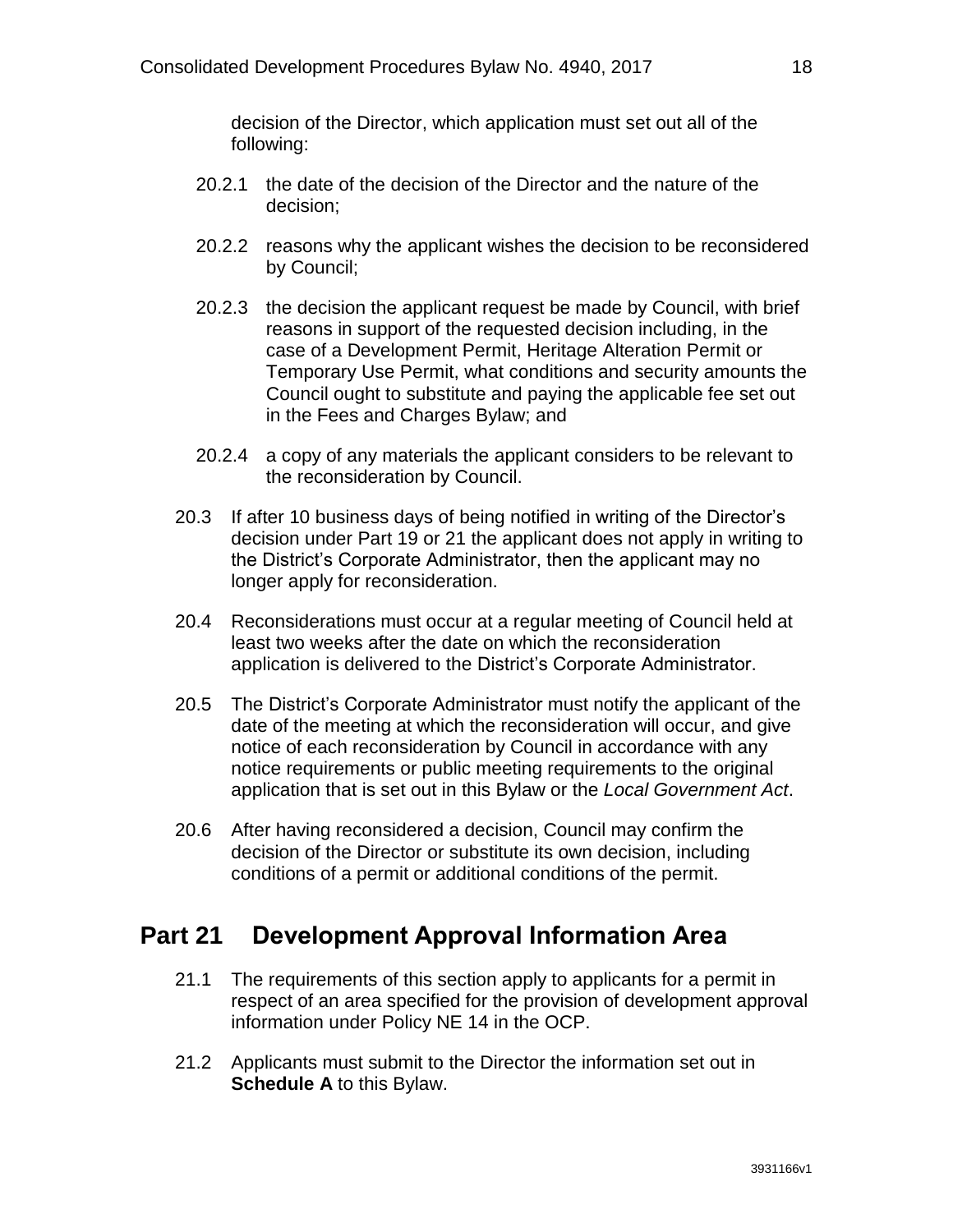- 21.3 If the Director is not satisfied that the information is sufficient to comply with this section, either in scope, level of detail, accuracy or in any other respect, the Director may, within 30 business days of receipt of the information submitted by the applicant, require the applicant to provide, at the applicant's expense, further information reasonably required to comply with this section.
- 21.4 The information that is provided to the District pursuant to this section is required by the District in the exercise of its powers under the *Local Government Act*. Every report or other document provided to the District pursuant to this section must accordingly contain an express grant of permission to the District to use and reproduce the information contained in the report or other document for noncommercial purposes.

### <span id="page-20-0"></span>**Part 22 Application Requirements**

- 22.1 Applicants must submit the information set out in **Schedule B** for permit and amendment applications to the Director.
- 22.2 If the Director is not satisfied that the impact information is sufficient to comply with this section, either in scope, level of detail, accuracy or in any other respect, the Director may, within 30 business days of receipt of the information submitted by the applicant, require the applicant to provide, at the applicant's expense, further information reasonably required to comply with this section.
- 22.3 The information that is provided to the District pursuant to this section is required by the District in the exercise of its powers under the *Local Government Act*. Every report or other document provided to the District pursuant to this section must accordingly contain an express grant of permission to the District to use and reproduce the information contained in the report or other document for noncommercial purposes.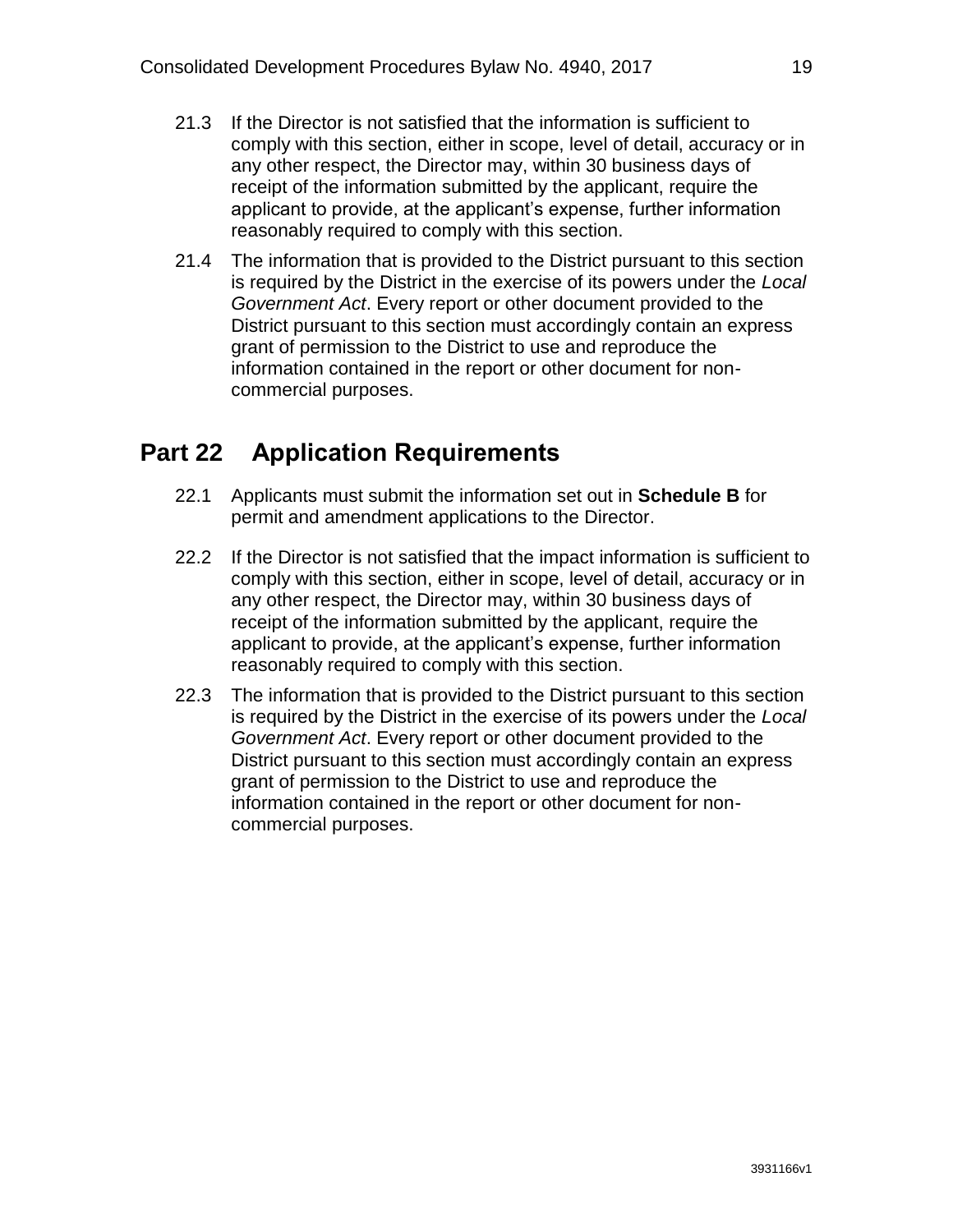### **Schedules**

- A. Development Approval Information Area
- B. Application Submission Requirements
- C. Streamside Protection and Enhancement Areas Application Submission Requirements

READ A FIRST TIME on July 17, 2017

READ A SECOND TIME on July 17, 2017

READ A THIRD TIME on July 17, 2017

ADOPTED by the Council on July 24, 2017

*[Original signed by Mayor]*

Mayor

*[Original signed by Municipal Clerk]*

Municipal Clerk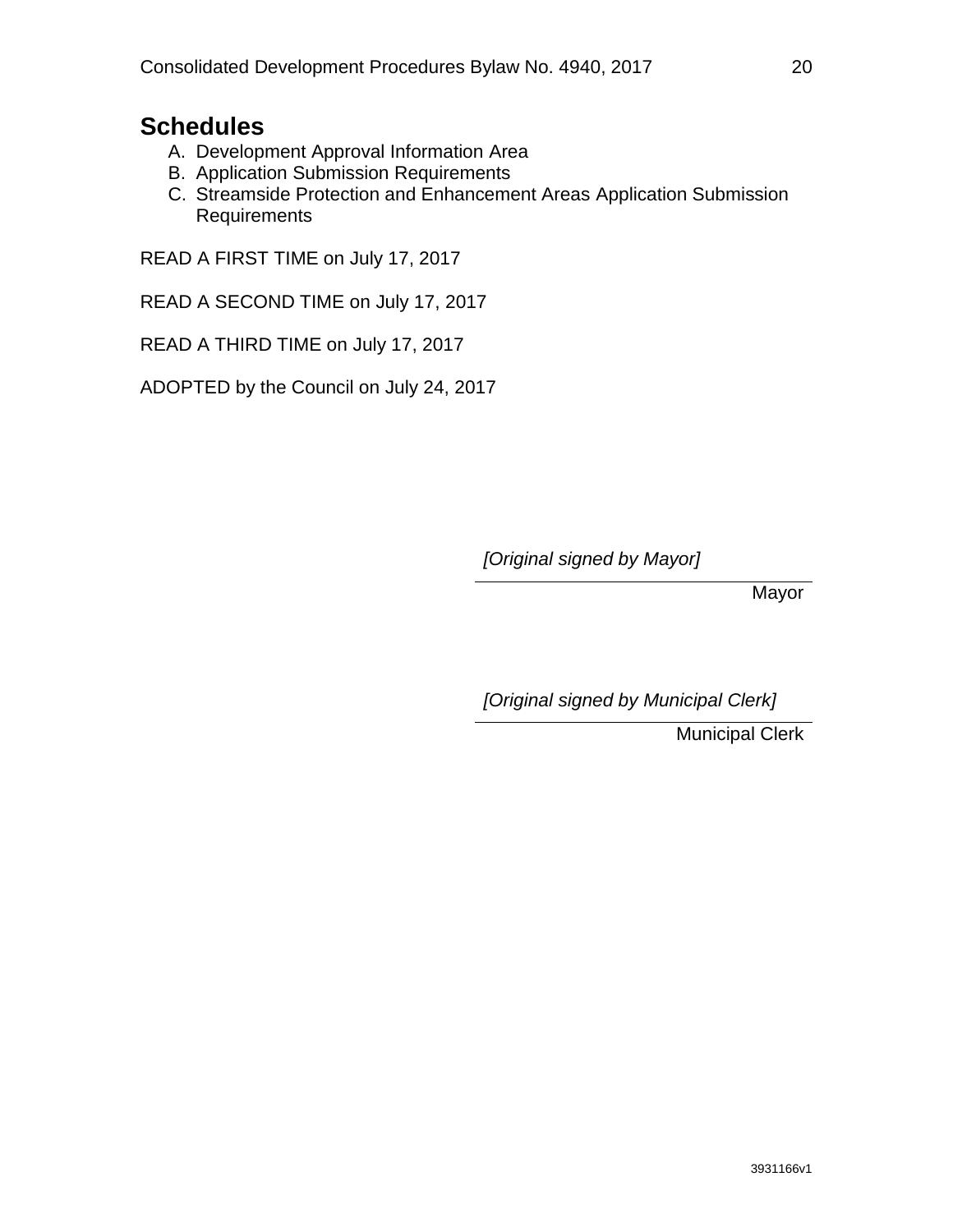### <span id="page-22-0"></span>**Schedule A – Development Approval Information Area**

Basic information requirements for applications under Development Permit Area NE 13:

- 1. Provide the following information to demonstrate existing conditions (baseline information) on the site:
	- a. All plan(s) drawn to scale, preferably 1:200, showing North arrow, and 1 metre contour intervals;
	- b. Parcel boundaries and adjacent streets and rights of way;
	- c. Natural features including watercourses, wetlands and top of bank;
	- d. All lands with slopes of 20% and separately identifying those over 35%;
	- e. Potential Streamside Protection and Enhancement Areas identified in accordance with **Schedule C**;
	- f. Any existing development including locations and dimensions of existing buildings, driveways, motor vehicle parking areas and landscaping; and
	- g. Trees within 15 metres of the top of the watercourse bank or edge of wetland that will be affected/removed by proposed development.
- 2. Detail the proposed development including:
	- a. Locations and dimensions of proposed buildings, driveways, motor vehicle parking areas and landscaping;
	- b. Conceptual building elevations; and
	- c. Points of vehicular ingress and egress.
- 3. Provide a written analysis by a certified professional with expertise in the subject matter, except where waived in writing by the Director, demonstrating that the proposed development is consistent with the applicable Development Permit Guidelines and, where appropriate, identifying mitigation measures that are consistent with the Guidelines including measures that may be specified as Development Permit conditions.
- 4. Describe, by plan and text prepared by a certified professional with expertise in the subject matter, except where waived in writing by the Director, sediment and erosion control measures that are to be put in place during the site preparation and construction stage of the project.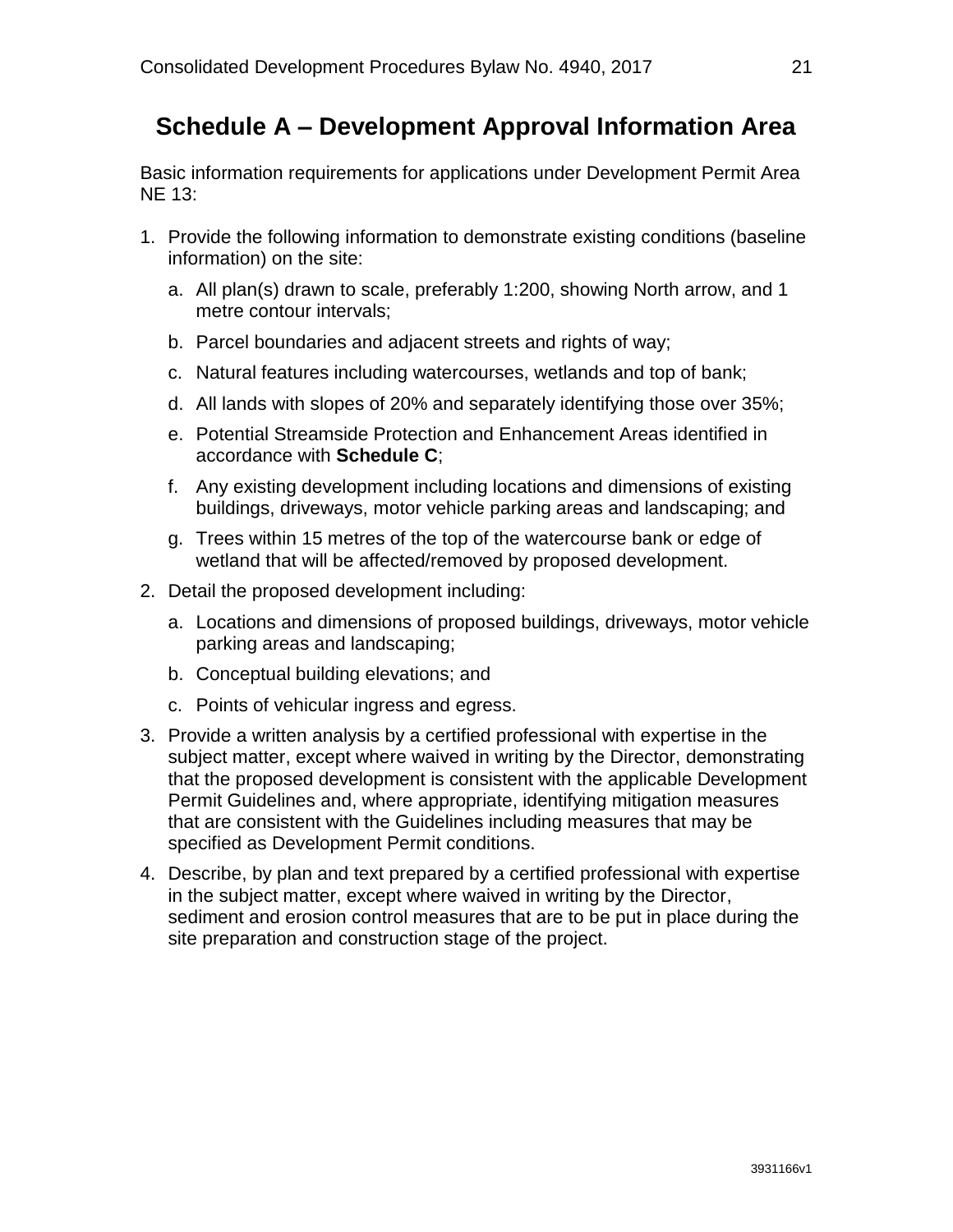## <span id="page-23-0"></span>**Schedule B – Application Submission Requirements**

Basic application information requirements:

- 1. Completed application form.
- 2. Payment of fees as per the Fees and Charges Bylaw.
- 3. Owner authorization is required for an applicant who is not the owner to act on behalf of the registered owner(s) of the subject property (ies).
- 4. Certificate of Title that is less than 30 days old at the time of application and copies of all encumbrances, rights-of-ways, restrictions, notices, etc. registered on the title.
- 5. Site profile where required.
- 6. Site survey, drawing to scale and prepared by a BC Land Surveyor, showing:
	- a. Lot dimensions and area;
	- b. Topography and natural site features such as trees and watercourses;
	- c. Legal encumbrances such as easements and rights-of-ways; and
	- d. Features adjacent to the site including: trees and above ground infrastructure such as driveways, the edge of roadway, parking, utility poles, hydro kiosks, and street lamps.
- 7. Location and context plan showing the proposal in relation to roads and to buildings, driveways, and natural features on adjacent lands.
- 8. Project data and development statistics including confirmation of compliance with zoning bylaw and showing any required variances.
- 9. Site plan, drawn to scale (such as 1/8 inch or 1:100 metric) and dimensioned.
- 10. Building elevations, sections and finishes, drawn to scale (such as 1/8 inch or 1:100 metric), dimensioned and using a geodetic datum, showing all sides of the proposed building and cross section drawings showing the building and site development in relation to adjacent properties and public roads and lanes.
- 11. Landscape and streetscape plans, showing existing trees and site features, proposed tree removal, retention and site landscaping. When the site is within an area that is subject to Streetscape Standards, demonstrate how the plans are consistent with such standards.
- 12. Other information that may be required:
	- a. Traffic study;
	- b. Arborist report, reviewing the existing trees on the development site and immediately on adjacent lands;
	- c. Visual analysis showing photographs or drawings of the view of the project from important vantage points;
	- d. Environmental reports (e.g. for any development within 15 metres of top of watercourse bank); and
	- e. Wildfire Hazard Report (e.g., for any development within the Wildfire Hazard Development Permit Area).

Amendment Bylaw 5077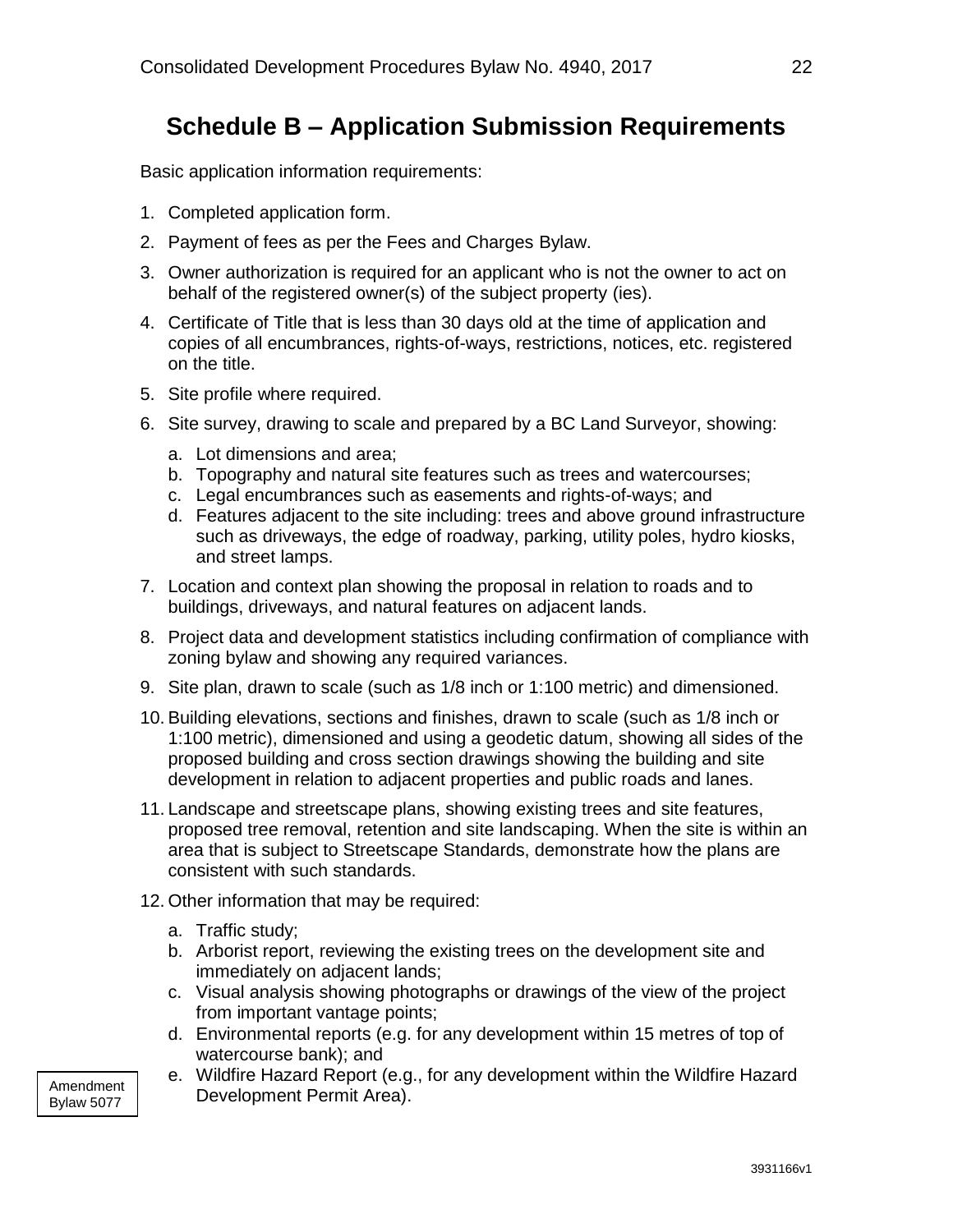### <span id="page-24-0"></span>**Schedule C – Streamside Protection and Enhancement Areas**

Basic application information requirements:

- 1. Areas considered for streamside protection and enhancement are those areas determined with reference to the following existing vegetation conditions by measuring perpendicularly away from the top of the bank or top of the ravine bank on either side of a watercourse:
	- (a) intact and continuous areas of existing vegetation equal to or greater than 50 metres wide;
	- (b) limited but continuous areas of existing vegetation equal to 30 metres wide or discontinuous but occasionally wider areas of existing vegetation between 30 and 50 metres wide;
	- (c) narrow but continuous areas of existing vegetation equal to 15 metres wide or discontinuous but occasionally wider areas of existing vegetation between 15 and 30 metres wide;
	- (d) very narrow but continuous areas of existing or potential vegetation up to 5 metres wide or discontinuous but occasionally wider areas of existing vegetation between 5 and 15 metres wide interspersed with permanent structures.
- 2. With reference to vegetation conditions in Section 1., illustrate potential streamside protection and enhancement areas in accordance with the following:
	- (a) if section 1. (a) or (b) applies, at least 30 metres wide measured perpendicularly away from the top of the bank for all fish bearing watercourses or for non fish bearing watercourses that are permanent;
	- (b) if section 1. (a), (b) or (c) applies, at least 15 metres wide measured perpendicularly away from the top of bank for non fish bearing watercourses that are non-permanent;
	- (c) if section 1. (c) applies, at least 15 metres wide measured perpendicularly away from the top of bank for non-fish bearing watercourses that are permanent;
	- (d) if section 1. (c) or (d) applies, the greater of the widths determined under section 1. (c) or (d) or at least 15 metres wide measured perpendicularly away from the top of the bank for all fish bearing watercourses;
	- (e) if section 1. (d) applies, at least 5 and up to 15 metres wide measured perpendicularly away from the top of the bank for all non fish bearing watercourses.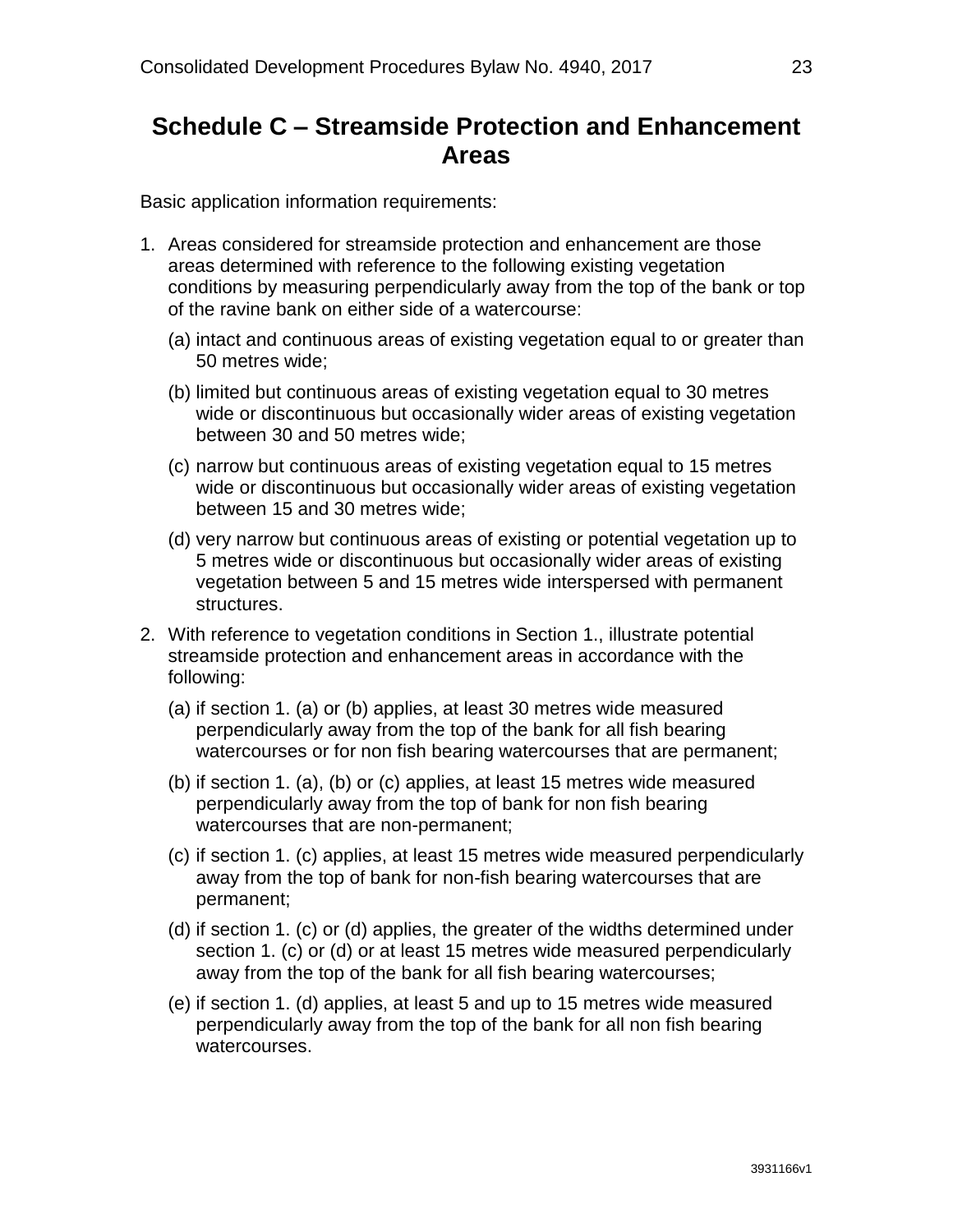- 3. If a watercourse is in a ravine that is less than 60 metres wide in total width from top of the ravine bank to top of ravine bank, not including the watercourse channel within its active floodplain boundaries, protection is to be consistent with section 2. (a) through (e), where appropriate, from the top of the ravine bank.
- 4. If a watercourse is in a ravine that is more than 60 metres in total width from top of ravine bank to top of ravine bank, not including the watercourse channel within its active floodplain boundaries, a protection and enhancement area must be at least 10 metres wide measured perpendicularly away from the top of the ravine bank.
- 5. In determining a potential streamside protection and enhancement area an applicant may provide information proposing to make allowances for one or more of the following:
	- (a) the potential to provide greater opportunity for streamside protection and enhancement than what would be achieved under sections 2. to 4.;
	- (b) the existence of obstacles that impair the ability to designate streamside protection and enhancement areas in accordance with subsections 2. to 4. including, but not limited to the following:
		- (i) biophysical conditions;
		- (ii) the utility of the existing parcel size;
		- (iii) existing roads, works or services;
		- (iv)proposed roads, works and services needed to provide access or services to otherwise developable land;
		- (v) the existence of artificial controls on the high water mark or water level of a watercourse.

#### **Interpretation**

In this Schedule:

"**active floodplain**" means an area of land within a boundary that is indicated by the visible high water mark or water level of a watercourse that is reached during annual flood events as evidenced by riparian area conditions described in the definition of "riparian area";

"**fish**" means all life stages of:

- (a) salmonids,
- (b) game fish, and
- (c) regionally significant fish;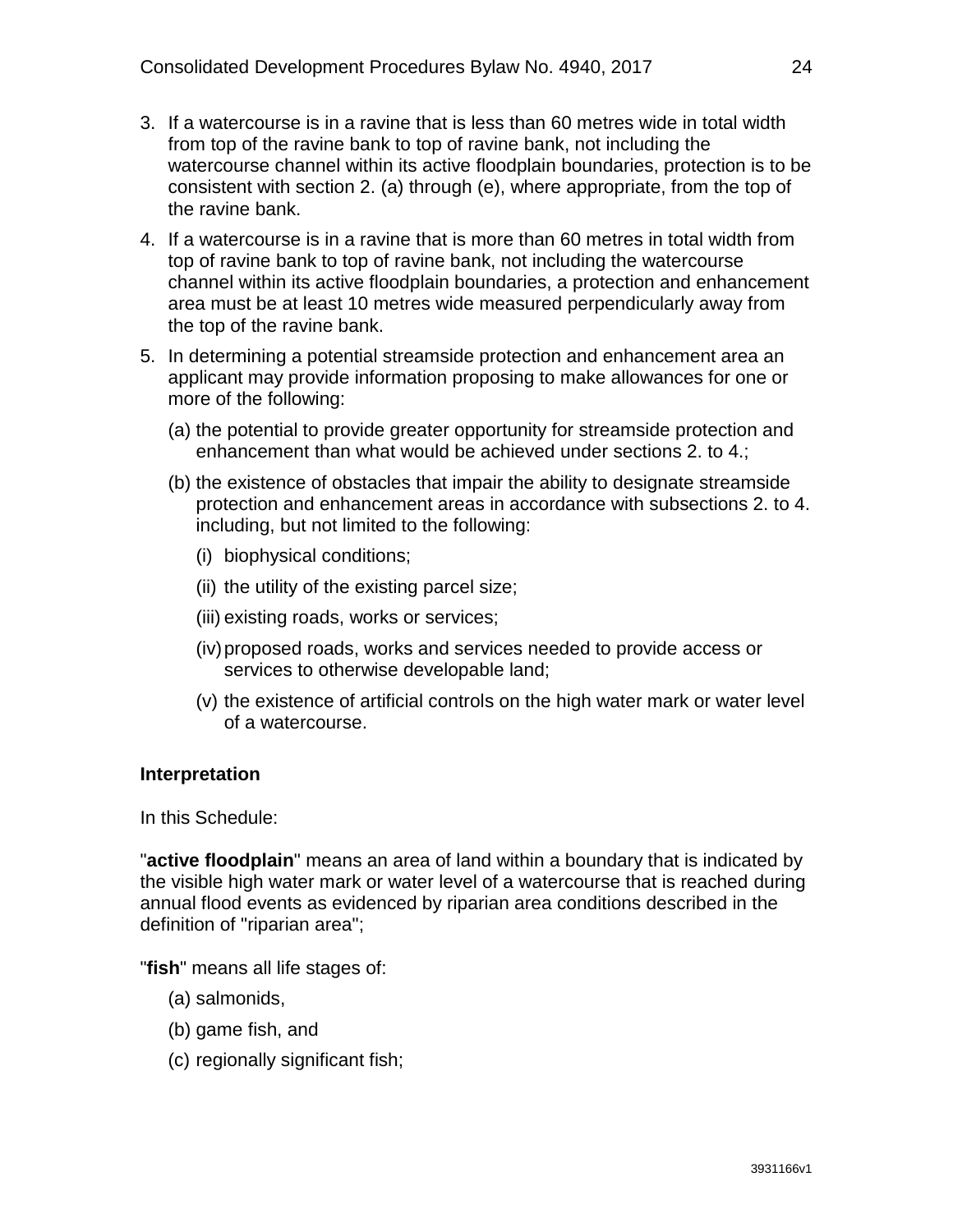"**fish bearing watercourse**" means a watercourse in which fish are present or potentially present if introduced barriers or obstructions are either removed or made passable for fish;

"**non fish bearing watercourse**" means a watercourse that:

- (a) is not inhabited by fish, and
- (b) provides water, food and nutrients to a downstream fish bearing watercourse or other water body;

"**non-permanent watercourse**" means a watercourse that typically contains surface waters or flows for periods less than 6 months in duration;

"**permanent watercourse**" means a watercourse that typically contains continuous surface waters or flows for a period more than 6 months in duration;

"**permanent structure**" means any building or structure that was lawfully constructed, placed or erected on a secure and long lasting foundation on land in accordance with any District or approval condition in effect at the time of construction, placement or erection;

"**potential vegetation**" is considered to exist if there is a reasonable ability for regeneration either with assistance through enhancement or naturally, and is considered to not exist on that part of an area covered by a permanent structure;

"**ravine**" means a narrow, steep sided valley that is commonly eroded by running water and with slope grades greater than 3:1;

"**riparian area**" means the area adjacent to a watercourse that may be subject to temporary, frequent or seasonal inundation, and supports plant species that are typical of an area of inundated or saturated soil conditions, and that are distinct from plant species on freely drained adjacent upland sites because of the presence of water;

"**streamside protection and enhancement area**" means an area adjacent to a watercourse that links aquatic to terrestrial ecosystems and includes both the riparian area vegetation and the adjacent upland vegetation that exerts an influence on the watercourse, the width of which is determined according to section 2.:

#### "**top of the bank**" means:

(a) the point closest to the boundary of the active floodplain of a watercourse where a break in the slope of the land occurs such that the grade beyond the break is flatter than 3:1 at any point for a minimum distance of 15 metres measured perpendicularly from the break, and